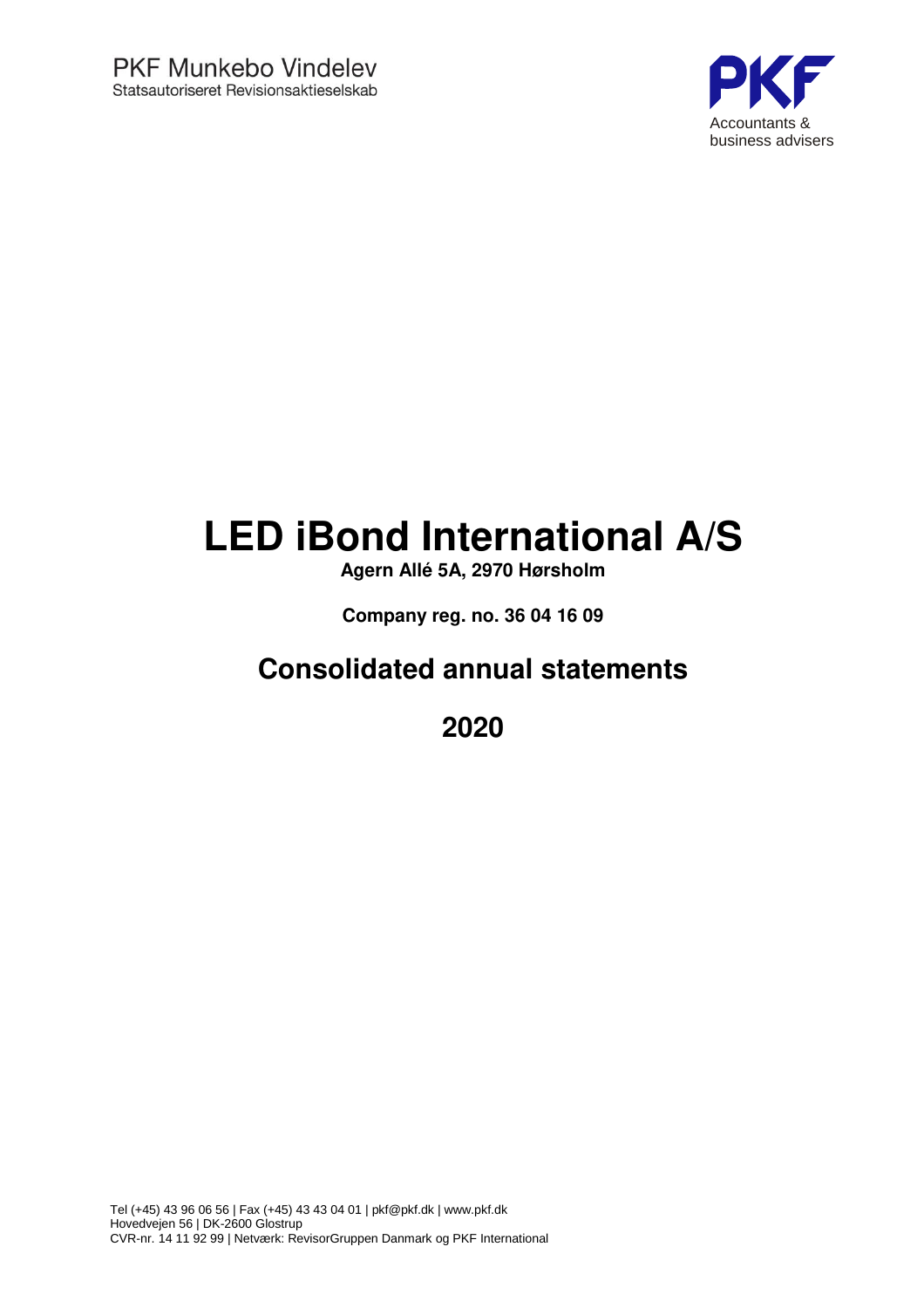## **Contents**



|                                                                                         | <u>Page</u> |
|-----------------------------------------------------------------------------------------|-------------|
| <b>Reports</b>                                                                          |             |
| Management's report                                                                     | 1           |
| Independent auditor's report                                                            | 2           |
| <b>Management commentary</b>                                                            |             |
| Company information                                                                     | 5           |
| Group overview                                                                          | 6           |
| Consolidated financial highlights                                                       | 7           |
| Management commentary                                                                   | 8           |
| Consolidated financial statements and financial statements 1 January - 31 December 2020 |             |
| Accounting policies                                                                     | 14          |
| Income statement                                                                        | 21          |
| Statement of financial position                                                         | 22          |
| Consolidated statement of changes in equity                                             | 25          |
| Statement of changes in equity of the parent                                            | 25          |
| Statement of cash flows                                                                 | 26          |
| <b>Notes</b>                                                                            | 27          |

Notes:

- To ensure the greatest possible applicability of this document, IAS/IFRS English terminology has been used.
- Please note that decimal points have not been used in the usual English way. This means that for instance DKK 146.940
- means the amount of DKK 146,940, and that 23,5 % means 23.5 %.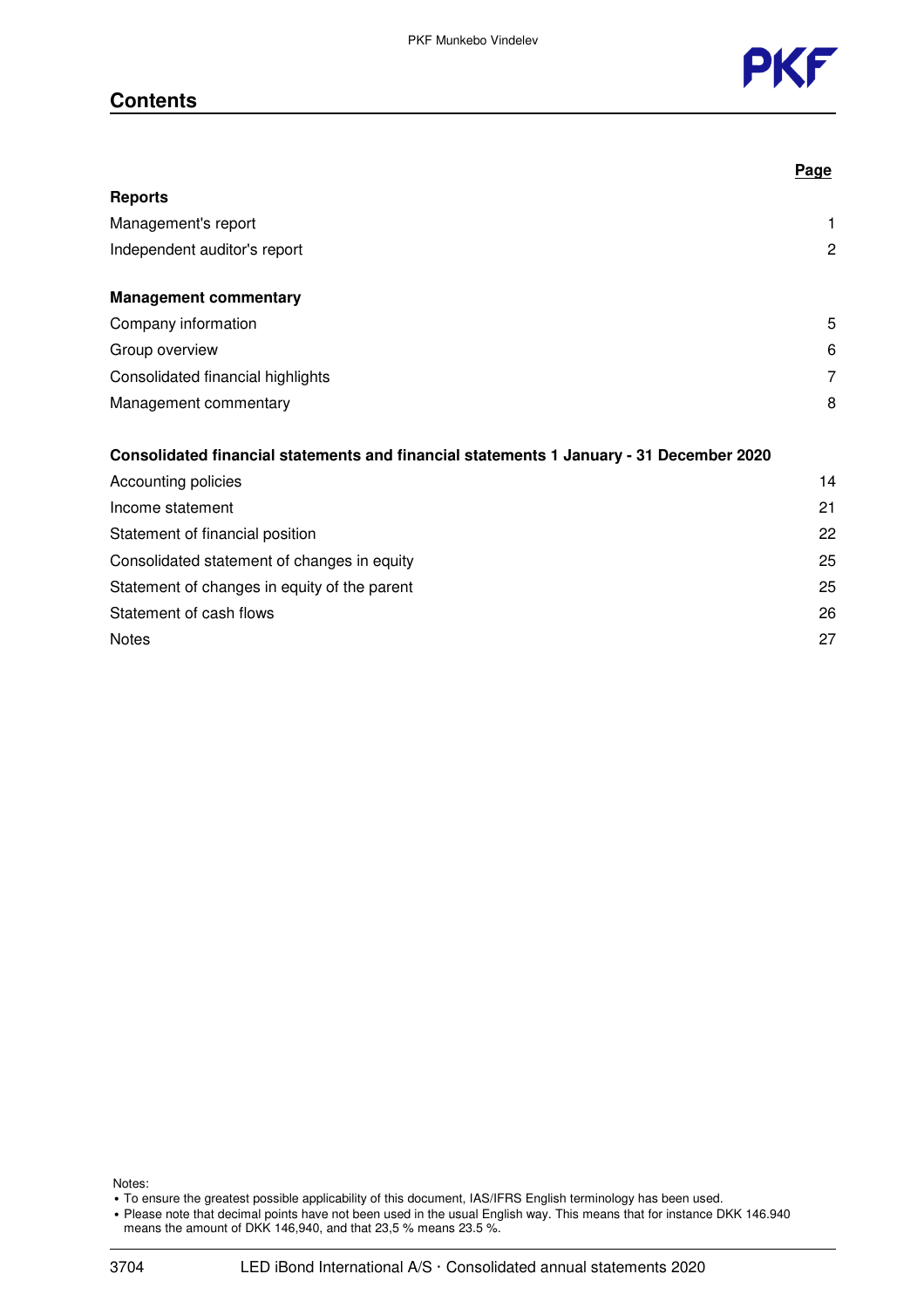

## **Management's report**

Today, the board of directors and the managing director have presented the consolidated annual statements of LED iBond International A/S for the financial year 2020.

The consolidated annual statements have been presented in accordance with the Danish Financial Statements Act.

We consider the accounting policies appropriate and, in our opinion, the consolidated annual statements provide a fair presentation of the assets, equity and liabilities, and the financial position, consolidated at 31 December 2020, and of the result of the activities, consolidated during the financial year 1 January – 31 December 2020.

We are of the opinion that the management commentary presents a fair account of the issues dealt with.

Hørsholm,

**CEO**

Rolf H. Sprunk-Jansen

#### **Board of directors**

Bjarne Henning Jensen Stig Poulsen Flemming Bent Lindeløv

Frederik Bruhn-Petersen Lars Frederiksen Claus Østergaard Pedersen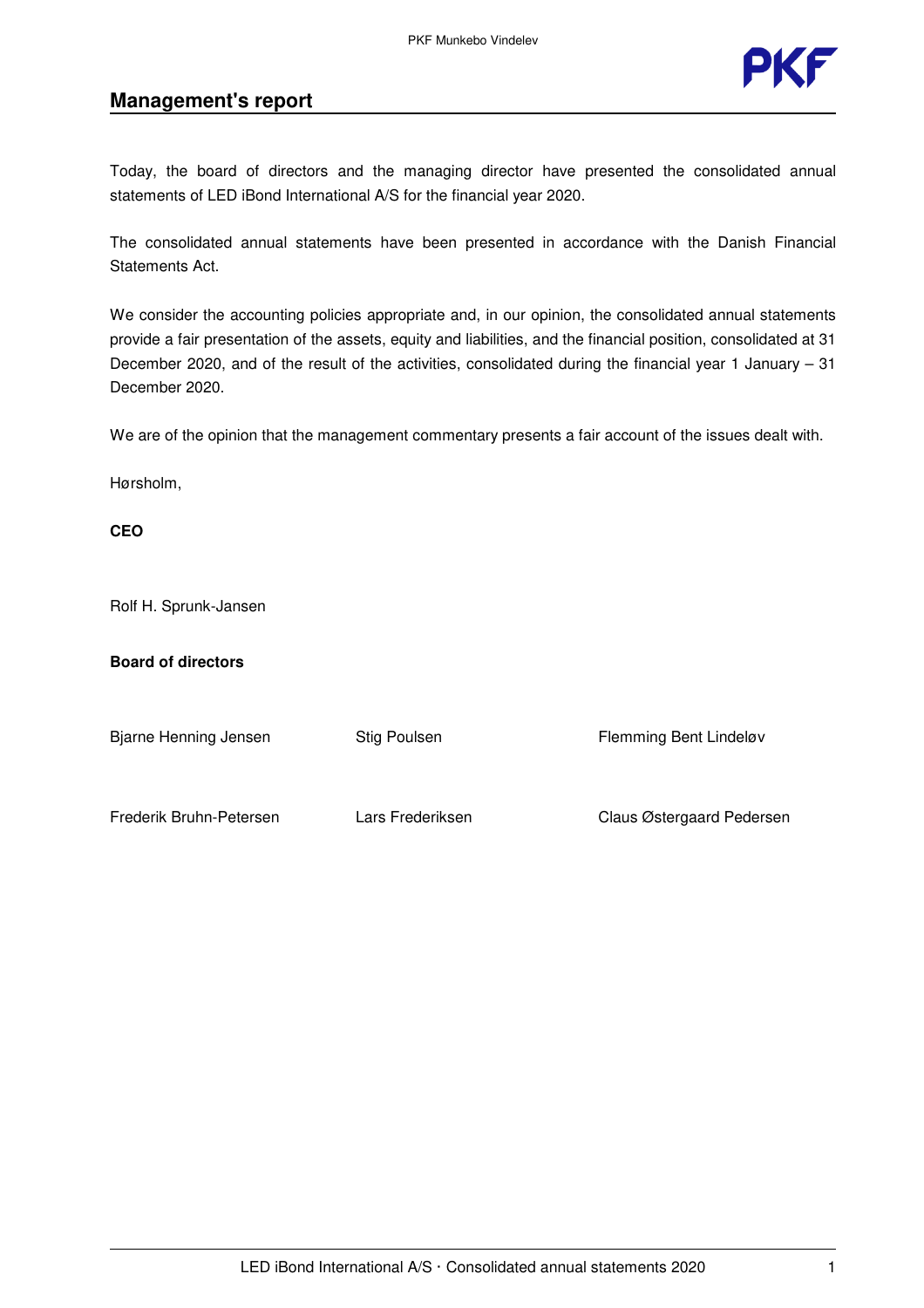### **To the shareholders of LED iBond International A/S Opinion**

We have audited the consolidated financial statements of LED iBond International A/S for the financial year 1 January to 31 December 2020, which comprise accounting policies, income statement, statement of financial position, statement of changes in equity and notes, consolidated. The consolidated financial statements have been prepared in accordance with the Danish Financial Statements Act.

In our opinion, the consolidated financial statements present a fair view of the assets, equity and liabilities, and financial position, consolidated at 31 December 2020 and of the results of the group's activities, consolidated for the financial year 1 January - 31 December 2020 in accordance with the Danish Financial Statements Act.

#### **Basis for opinion**

We conducted our audit in accordance with international standards on auditing and the additional requirements applicable in Denmark. Our responsibilities under those standards and requirements are further described in the section "Auditor's responsibilities for the audit of the consolidated financial statements and the financial statements". We are independent of the company in accordance with international ethical requirements for auditors (IESBA's Code of Ethics), and the additional requirements applicable in Denmark, and we have fulfilled our other ethical responsibilities in accordance with these requirements. We believe that the audit evidence we have obtained is sufficient and appropriate to provide a basis for our opinion.

## **Responsibilities of management and those charged with governance for the consolidated financial statements and the financial statements**

Management is responsible for the preparation of consolidated financial statements that provide a fair view in accordance with the Danish Financial Statements Act. Management is also responsible for such internal control as the management determines is necessary to enable the preparation of consolidated financial statements that are free from material misstatement, whether due to fraud or error.

In preparing the consolidated financial statements, management is responsible for assessing the group's ability to continue as a going concern, disclosing, as applicable, matters related to going concern and using the going concern basis of accounting unless management either intends to liquidate the group or to cease operations, or has no realistic alternative but to do so.

#### **Auditor's responsibilities for the audit of the consolidated annual accounts**

Our objectives are to obtain reasonable assurance about whether the consolidated financial statements, as a whole, are free from material misstatement, whether due to fraud or error, and to issue an auditor's report including an opinion. Reasonable assurance is a high level of assurance, but is not a guarantee that an audit conducted in accordance with international standards on auditing, and the additional requirements applicable in Denmark, will always detect a material misstatement when it exists. Misstatements can arise from fraud or error and are considered material if, individually or in the aggregate, they could reasonably be expected to influence the economic decisions of users taken on the basis of these consolidated financial statements.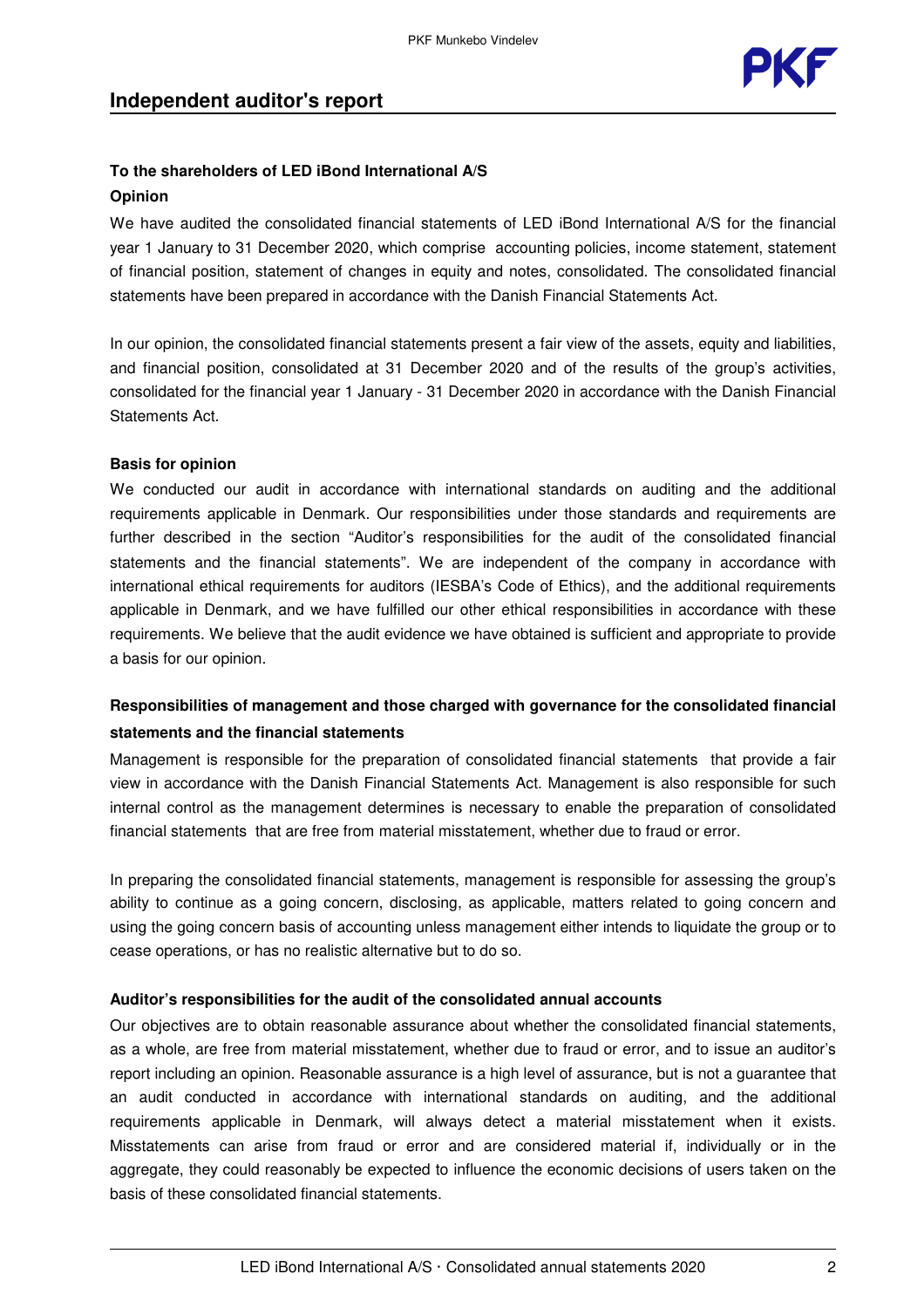

## **Independent auditor's report**

As part of an audit conducted in accordance with international standards on auditing, and the additional requirements applicable in Denmark, we exercise professional judgment and maintain professional scepticism throughout the audit. We also:

- Identify and assess the risks of material misstatement of the consolidated financial statements and financial statements, whether due to fraud or error, design and perform audit procedures responsive to those risks, and obtain audit evidence that is sufficient and appropriate to provide a basis for our opinion. The risk of not detecting a material misstatement resulting from fraud is higher than for one resulting from error, as fraud may involve collusion, forgery, intentional omissions, misrepresentations, or the override of internal control.
- Obtain an understanding of the internal control relevant to the audit in order to design audit procedures that are appropriate in the circumstances, but not for the purpose of expressing an opinion on the effectiveness of the group's internal control.
- Evaluate the appropriateness of accounting policies used and the reasonableness of accounting estimates and related disclosures made by management.
- Conclude on the appropriateness of management's preparation of the consolidated financial statements and the financial statements using the going concern basis of accounting and, based on the audit evidence obtained, whether a material uncertainty exists arising from events or conditions that may cast significant doubt on the group's ability to continue as a going concern. If we conclude that a material uncertainty exists, we are required to draw attention in our auditor's report to the related disclosures in the consolidated financial statements or, if such disclosures are inadequate, to modify our opinion. Our conclusions are based on the audit evidence obtained up to the date of our auditor's report. However, future events or conditions may cause the group to cease to continue as a going concern.
- Evaluate the overall presentation, structure, and contents of the consolidated financial statements, including disclosures in notes, and whether the consolidated financial statements reflect the underlying transactions and events in a manner that presents a fair view.
- Obtain sufficient and appropriate audit evidence regarding the financial information of the entities or the business activities within the group to express an opinion on the consolidated financial statements. We are responsible for the direction, supervision, and performance of the group audit. We remain solely responsible for our audit opinion.

We communicate with those charged with governance regarding, among other matters, the planned scope and timing of the audit and significant audit findings, including any significant deficiencies in the internal control that we identify during our audit.

#### **Statement on the management commentary**

Management is responsible for the management commentary.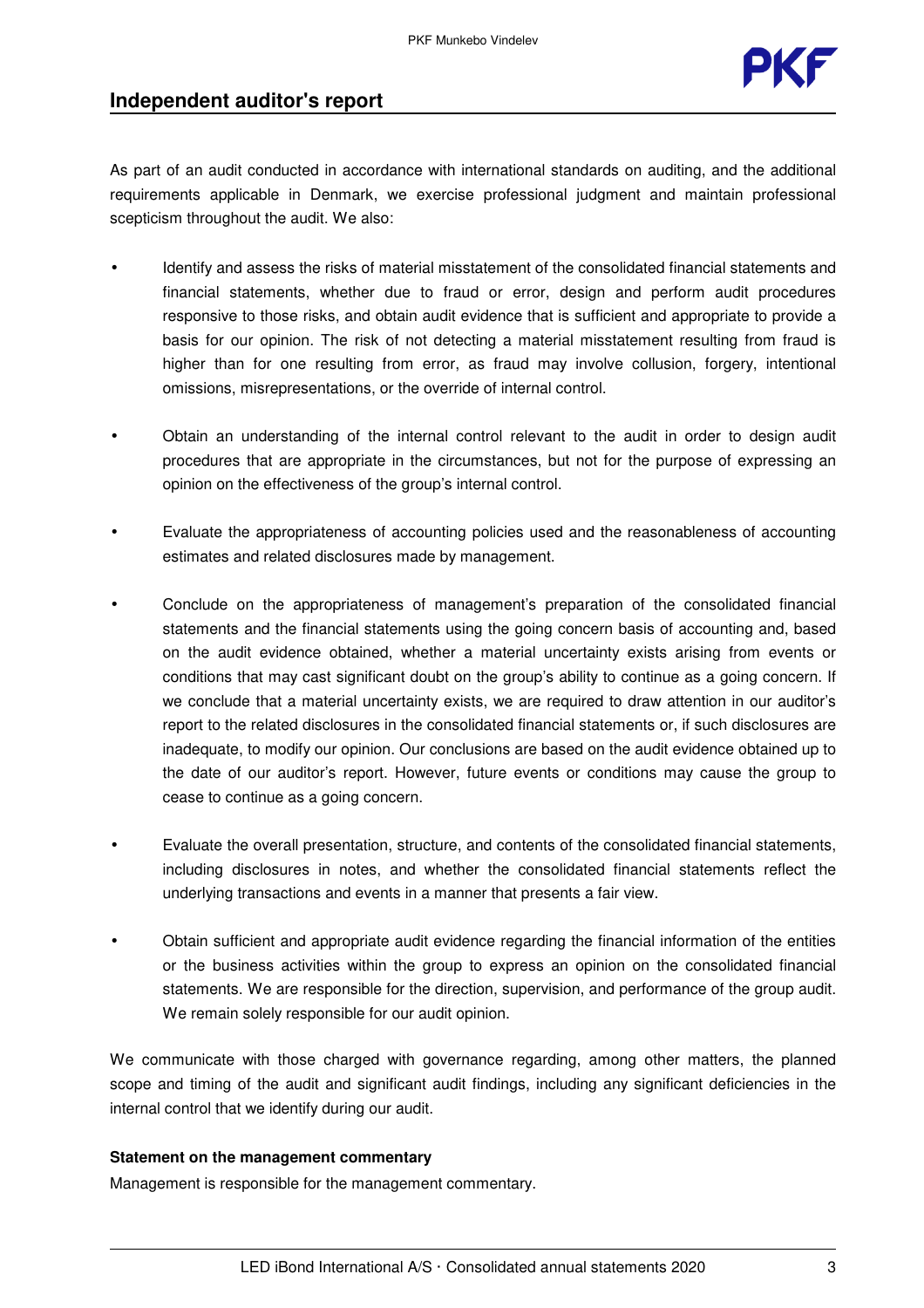

## **Independent auditor's report**

Our opinion on the consolidated financial statements does not cover the management commentary, and we express no assurance opinion thereon.

In connection with our audit of the consolidated financial statements, it is our responsibility to read the management commentary and to consider whether the management commentary is materially inconsistent with the consolidated financial statements or the evidence obtained during the audit, or whether it otherwise appears to contain material misstatement.

Furthermore, it is our responsibility to consider whether the management commentary provides the information required under the Danish Financial Statements Act.

Based on the work we have performed, we believe that the management commentary is consistent with the consolidated financial statements and that it has been prepared in accordance with the provisions of the Danish Financial Statement Act. We did not discover any material misstatement in the management commentary.

Glostrup,

#### **PKF Munkebo Vindelev** State Authorised Public Accountants Company reg. no. 14 11 92 99

H. Munkebo Christiansen State Authorised Public Accountant mne3644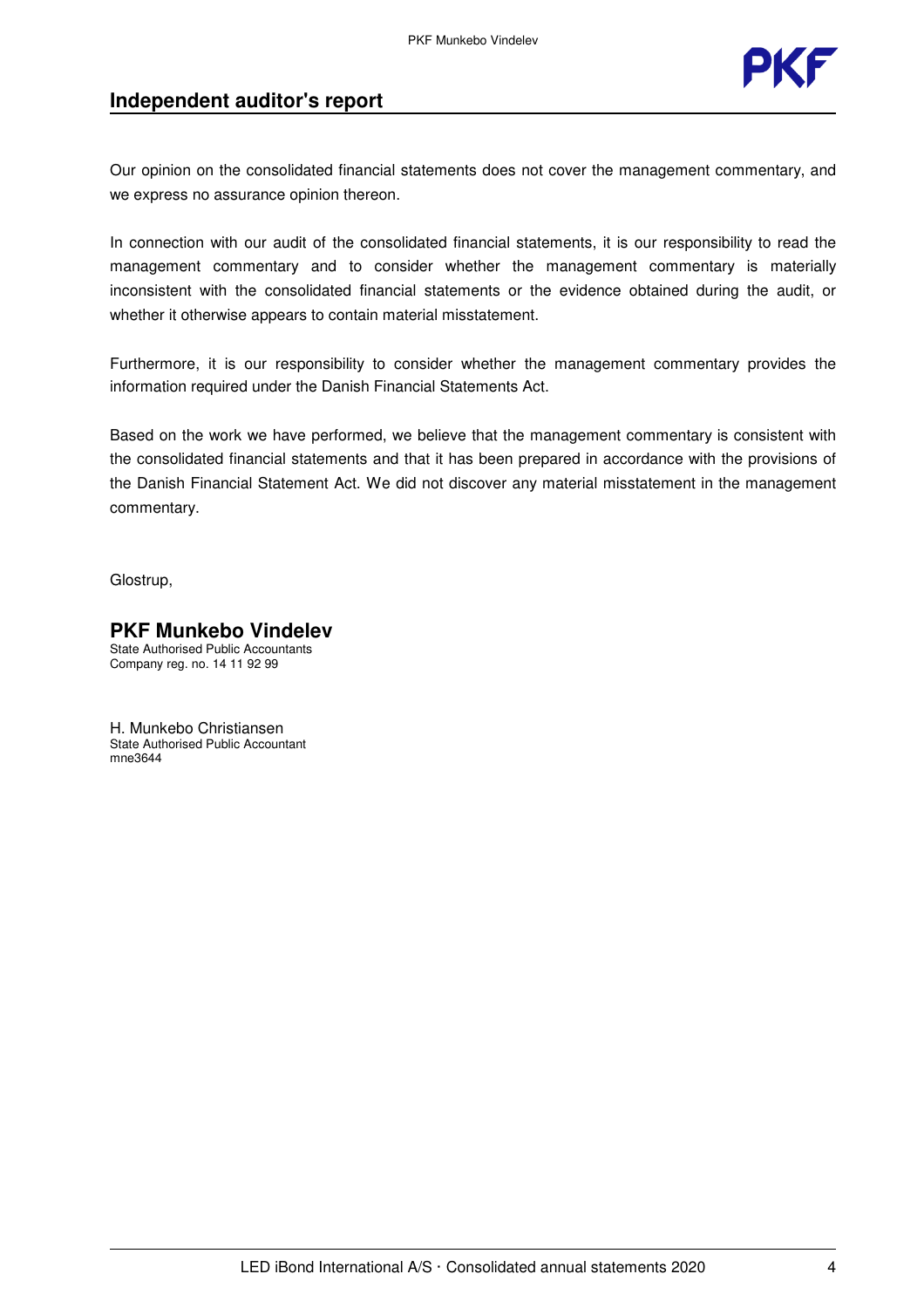

## **Company information**

| The company                   | LED iBond International A/S  |                                                           |  |
|-------------------------------|------------------------------|-----------------------------------------------------------|--|
|                               | Agern Allé 5A                |                                                           |  |
|                               | 2970 Hørsholm                |                                                           |  |
|                               | Company reg. no. 36 04 16 09 |                                                           |  |
|                               | Financial year:              | 1 January - 31 December                                   |  |
| <b>Board of directors</b>     | Bjarne Henning Jensen        |                                                           |  |
|                               | <b>Stig Poulsen</b>          |                                                           |  |
|                               | Flemming Bent Lindeløv       |                                                           |  |
|                               | Frederik Bruhn-Petersen      |                                                           |  |
|                               | Lars Frederiksen             |                                                           |  |
|                               | Claus Østergaard Pedersen    |                                                           |  |
| <b>CEO</b>                    | Rolf H. Sprunk-Jansen        |                                                           |  |
| <b>Auditors</b>               |                              | PKF Munkebo Vindelev, State Authorised Public Accountants |  |
|                               | Hovedvejen 56                |                                                           |  |
|                               | 2600 Glostrup                |                                                           |  |
| <b>Bankers</b>                |                              | Nykredit Bank, Kalvebod Brygge 1-3, 1780 København V      |  |
| <b>Subsidiaries</b>           |                              | KBMF IVS in voluntary liquidation, Odsherred              |  |
|                               | LED iBond Spain SL, Spain    |                                                           |  |
| <b>Associated enterprises</b> | LED VirusKill A/S, Hørsholm  |                                                           |  |
|                               | LED Livestock ApS, Odense    |                                                           |  |
|                               | LED Aviation A/S, Roskilde   |                                                           |  |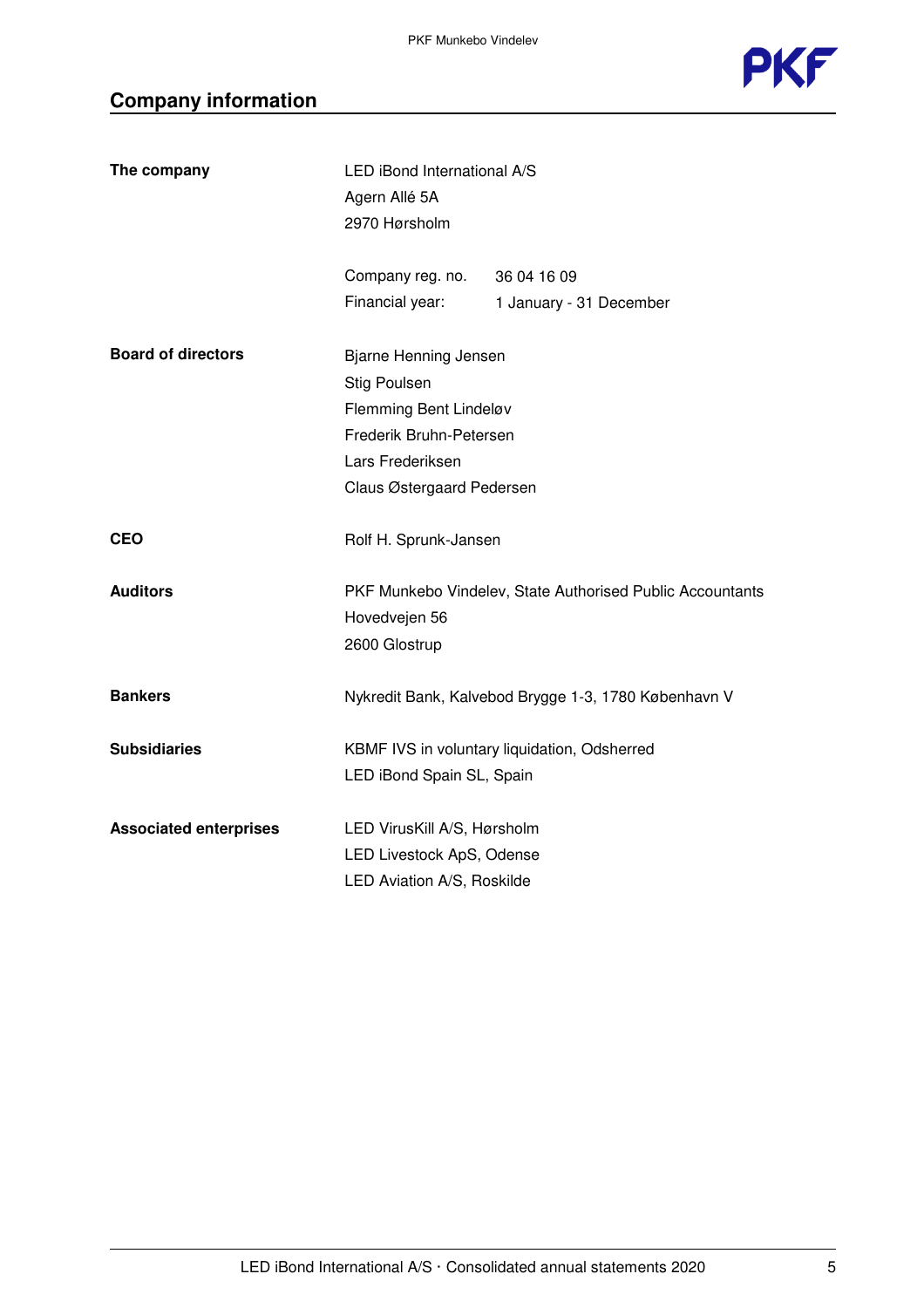



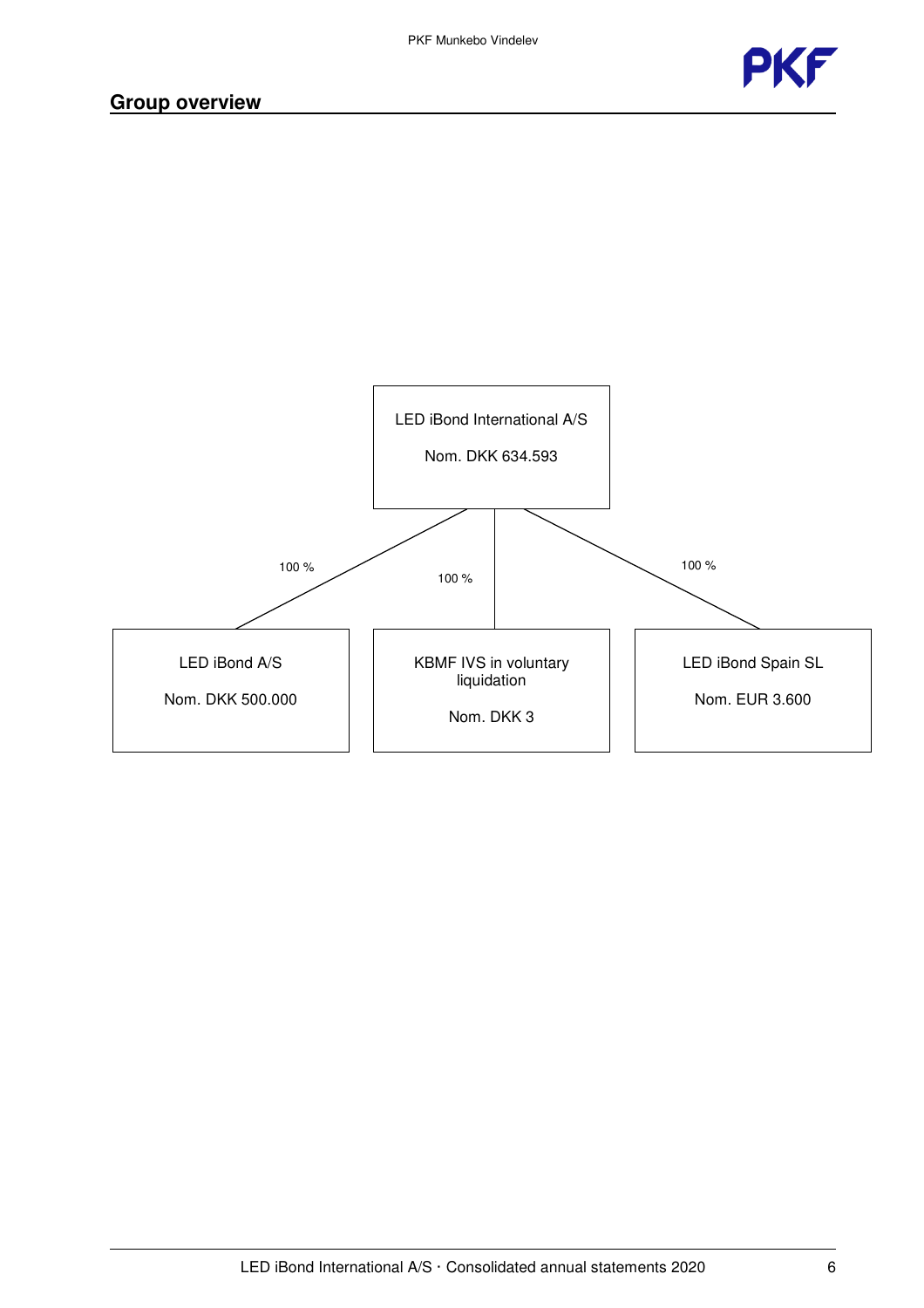

## **Consolidated financial highlights**

| DKK in thousands.                 | 2020       | 2019      | 2018      |
|-----------------------------------|------------|-----------|-----------|
| <b>Profit and loss account:</b>   |            |           |           |
| Revenue                           | 7.362      | 11.788    | 6.549     |
| <b>EBITDA</b>                     | $-7.809$   | $-5.170$  | $-9.258$  |
| Results from operating activities | $-18.533$  | $-17.482$ | $-16.056$ |
| Net loss for the year             | $-17.623$  | $-16.861$ | $-14.757$ |
| <b>Balance sheet:</b>             |            |           |           |
| Balance sheet sum                 | 66.365     | 58.023    | 66.480    |
| Equity                            | 44.193     | 32.656    | 19.600    |
| <b>Cash flow:</b>                 |            |           |           |
| Operating activities              | $-9.409$   | $-363$    | $-11.221$ |
| Investment activities             | $-11.154$  | $-10.280$ | $-18.340$ |
| Financing activities              | 24.068     | 4.000     | 21.718    |
| Cash flow in total                | 3.505      | $-6.643$  | $-7.843$  |
| Proposed distribution of loss:    |            |           |           |
| Retained profit                   | $-17.623$  | $-16.861$ | $-14.757$ |
| Result per share                  | $-1,68$    | $-2,53$   | $-2,73$   |
| Diluted result per share          | $-1,68$    | $-2,53$   | $-2,73$   |
| Average amount of shares          | 10.467.781 | 6.656.700 | 5.397.040 |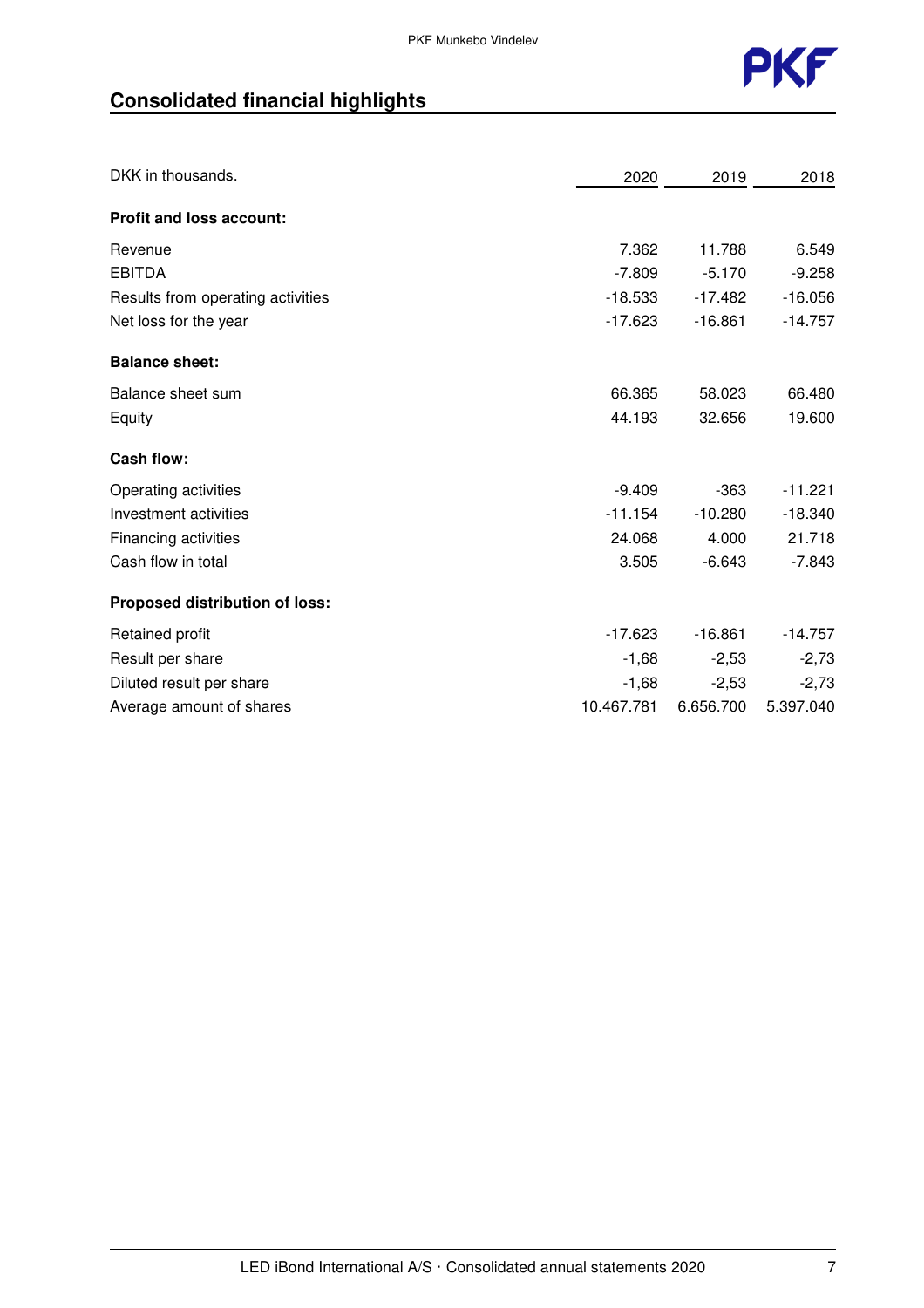

### **Management commentary**

2020 was a remarkable transition year for LED iBond International A/S. The company went public, finalized several important projects, launched a range of new products and entered new promising markets – all under the constraints of the extensive lockdowns and rigorous travel restrictions of the global pandemic.

## Company overview

#### **Technology and market focus**

LED iBond's patented technology offers an innovative digital infrastructure merging LED lighting and Internet of Things (IoT) functionality on an integrated technology platform, allowing for full design flexibility. The company focuses on three distinct markets, projected to exhibit significant growth over the coming years, driven by global mega-trends.

- The **Smart Building** market is in a phase of major transition where changing building codes and regulatory mandates will gradually eliminate inefficient lighting. A strong growth driver in this market is the added functionality of digitally connected lighting systems, where embedded sensors and digital communications, LED lighting and controls are converging towards integrated digital lighting networks.
- The **UV Disinfection** market has seen a major upswing in 2020 as the COVID-19 pandemic has initiated a global search for new measures for preventing the spread of the virus. As LED iBond's technology platform enables the incorporation of specialty LEDs for specific purposes, including UV-C LEDs, the company is in a strong position to introduce new products for disinfection of surfaces, components, air and water by means of UV-C irradiation.
- In the **Vertical Farming** market, LED iBond has engaged in several development and pilot projects, where the company's technology platform offers competitive advantages due to its minimalistic form-factor and long service life. With an innovative integrated ventilation option, LED iBond offers a highly efficient 's solution for industrial vertical farming.

#### **Spin-offs**

To leverage the use of LED iBond´s technology and patent portfolio, the company has made a strategic decision to address certain high-growth market niches in collaboration with carefully selected partners. Spin-offs are based on license agreements with LED iBond. Over the past 18 months, LED iBond has established three spin-offs:

- **LED VirusKill A/S**, handheld light-weight UV-C LED disinfection products for bacteria and virus disinfection of surfaces and objects.
- **LED Aviation A/S**, UV-C LED systems for disinfection in the aviation industry.
- **LED Livestock ApS**, lighting equipment to improve productivity and animal health in the farming industry, including coloured light for improved growth and health of poultry.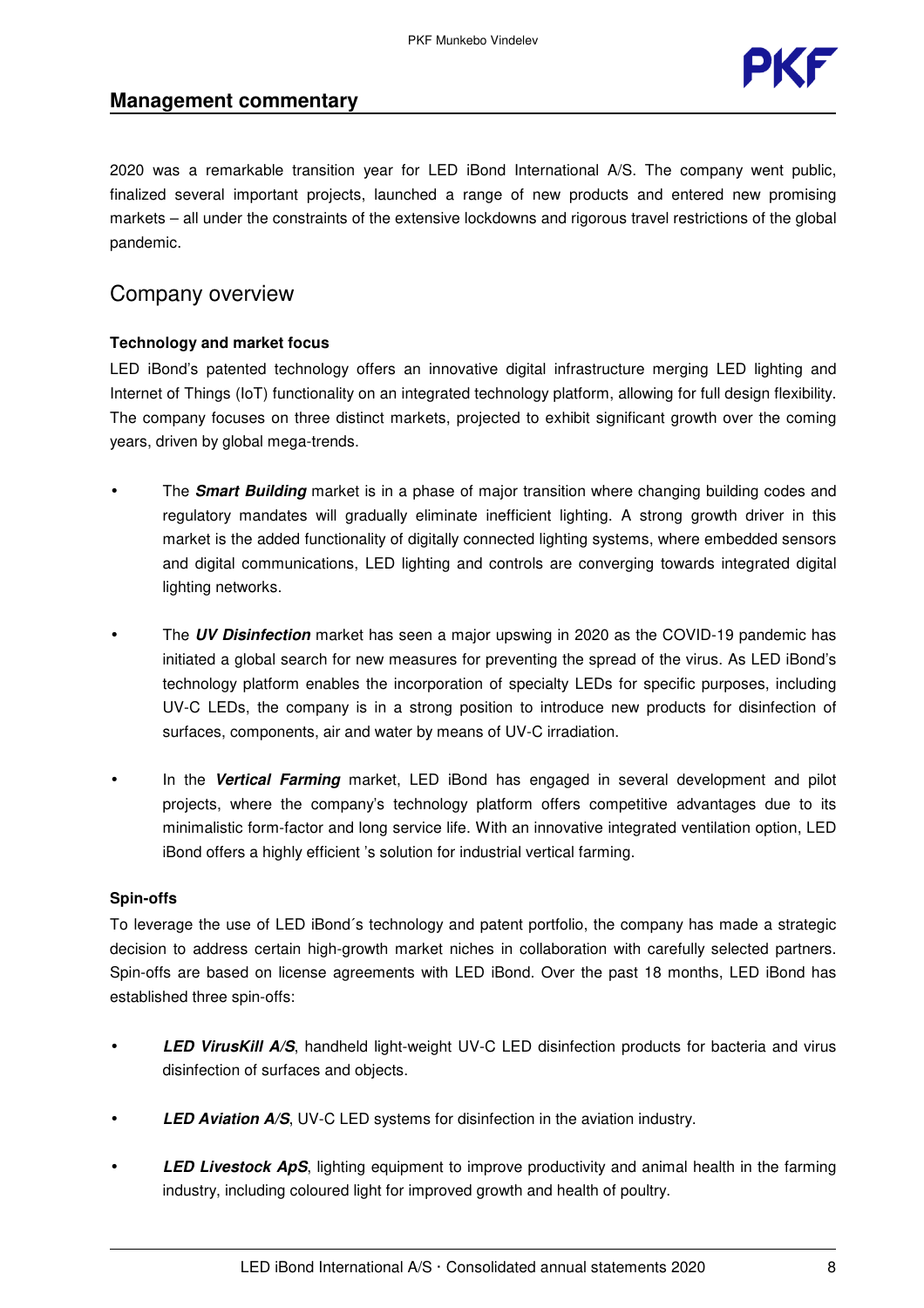

## Operational review, 2020

#### **Smart building market**

During 2020, LED iBond finalized the delivery to ThyssenKrupp Elevator of more than 100 elevator LED ceilings, ordered by the national rail operator Banedanmark for upgrading station elevators. The elevators feature integrated emergency light and are prepared for two-way communication.

The company also completed delivery of 3.600 smart shelves for Oslo's new municipal library, the Deichman Bjørvika, and a number of lighting solutions for Bluetop Solar, the international supplier of solarpowered carports.

Deliveries to Nobia continued throughout the Nordic region despite the obstacles created by the pandemic. Sales of LED iBond Kitchen increased by 80 % during 2020.

However, many of LED iBond's smart building customers were affected by corona-related delays during 2020 and most of the company's smart building projects, including a few large ones, are expected to be postponed to 2021, subject to the corona situation.

#### **UV disinfection market**

The LED iBond spin-off LED Aviation A/S achieved a breakthrough in Q3 of 2020 with an order for 50 UV-C LED-based disinfection systems to Vanderlande, a global leader in the market for security checkpoints in international airports. Vanderlande's systems are active in 600 airports including 12 of the world's top 20. The collaboration with Vanderlande is expected to increase over the coming years.

In Q2, the spin-off LED Viruskill A/S was established with a focus to commercialise the company's mercury-free UV-C LED disinfection technology. Introduced in Q4, the spin-off's first product, puriZAP, a handheld disinfection stick, has been well received internationally, and LED VirusKill has initiated distribution in Europe (Denmark and Germany), and in Asia (South Korea).

#### **Vertical farming market**

LED iBond entered a strategic partnership with Senmatic A/S for OEM delivery of shelves with built-in grow light for industrial vertical farming solutions. When fully phased in over the course of a few years, LED iBond expects the new partnership to generate annual revenues in excess of DKK 10 million for the company.

#### **Manufacturing**

In 2019, LED iBond established an in-house manufacturing facility for the company's flagship product, Tracy®. During 2020, the assembly of aluminium composite panel products was also in-sourced to achieve more flexibility and ensure full control of product quality.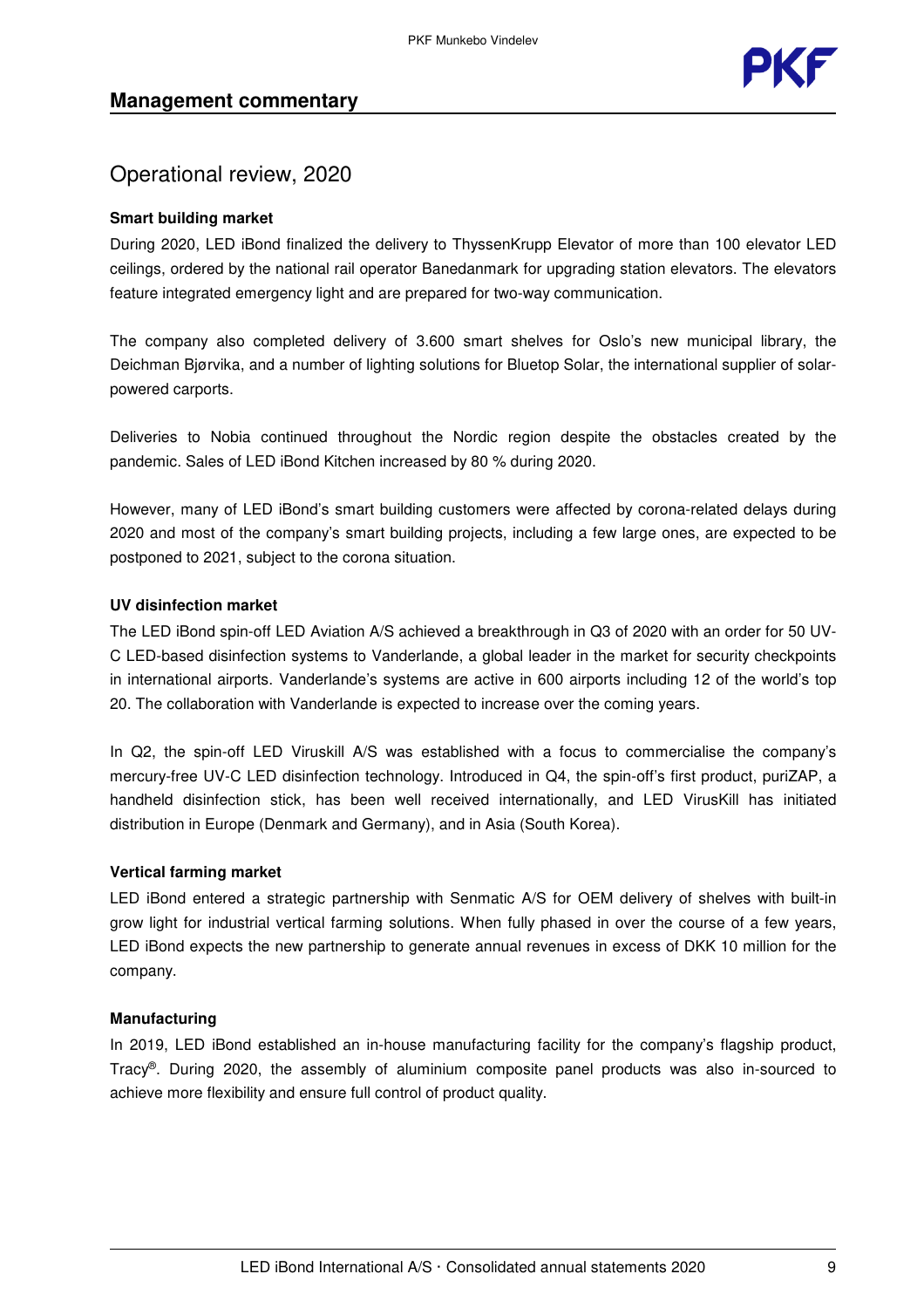

#### **Technology**

LED iBond's technology platform is based on 8 patent families. In 2020, the primary patent for Tracy® also obtained Chinese approval, thus ensuring protection of LED iBond's Tracy®-related IP in the Chinese market.

In partnership with two other Danish companies, LED iBond was granted DKK 9.6 million for a technology development project entitled "LED Light as IoT infrastructure for buildings and industrial applications". The project is managed by the Danish Energy Agency and runs for a period of two years. The project is centered around the Tracy® product line, which will serve as the base for a new smart LED infrastructure system for the green and smart buildings of the future. The new system will support monitoring and realtime management of building energy consumption, temperature, ventilation, humidity, heating and a wide range of other building functions, forming the foundation for LED iBond's Smart Building product strategy.

As the continued mutation of the COVID-19 virus is driving a strong global demand for new technical solutions for virus inactivation, LED iBond's contribution to the fight against virus and bacteria in 2020 was focused on two specific R&D activities:

- The innovative handheld UV-C disinfection stick puriZAP, marketed by LED Viruskill A/S, was developed and put into production in record time.
- Development of a UV-C LED-based disinfection solution for the special requirements of the market for airport security checkpoint equipment.

In addition, in the latter part of 2020, a great deal of R&D focus has been put into the development of special shelves for the vertical farming market, combining highly specific grow light with ventilation to optimize growth of various plants and herbs in a fully controllable environment.

A novelty in the market, LED iBond also introduced and patented the concept of the replaceable LED during 2020. With LED iBond's replaceable LED 'Everly', individual LEDs can be replaced either on a likefor-like basis or to upgrade the lighting properties of existing fixtures and lighting panels – a first in the industry.

### Financial review, 2020

#### **Revenue**

Total 2020 revenue amounted to TDKK 7.362, compared to TDKK 11.788 in 2019, a decline of TDKK 4.426 or -38 %.

#### **Grants and Compensation**

In Q3, the company received COVID-19 compensation of TDKK 1.664.

During 2020, LED iBond received grants of TDKK 301. In the same period of 2019, the company received grants of TDKK 1.782.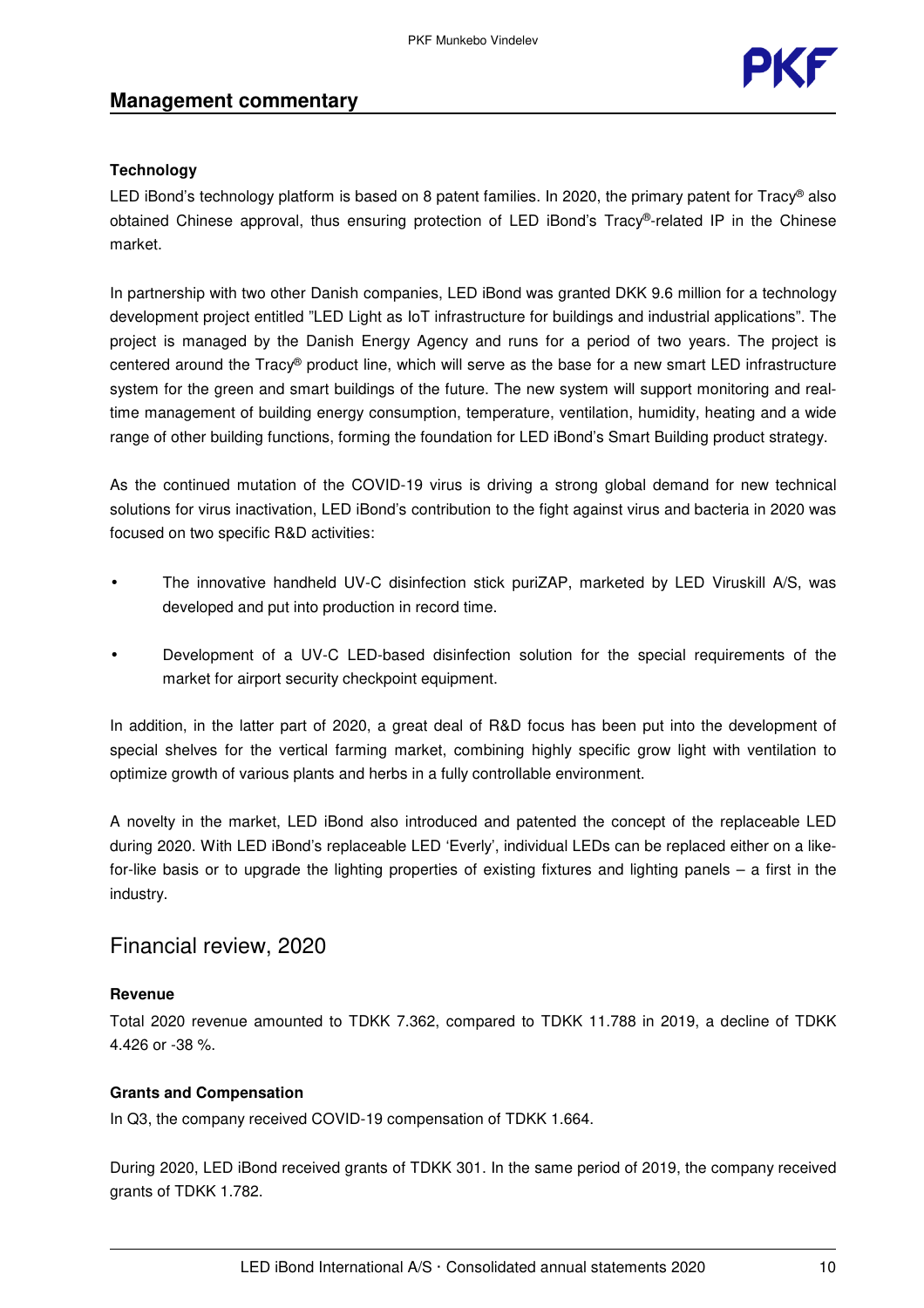### **Management commentary**



#### **Expenses**

Total expenses amounted to TDKK 6.547 in 2020, an increase of TDKK 1.540 or 30.8 % relative to 2019. The expense increase is due to an increase in Premises cost of TDKK 46, a decrease in travel cost of TDKK 175, an increase in sales and marketing costs of TDKK 641 and an increase in administrative expenses of TDKK 1.028.

Expenses related to the IPO are booked under financial expenses.

#### **Profit & loss**

2020 operating loss came to TDKK 18.533 against TDKK 17.482 in 2019.

Total financial expenses amounted to TDKK 4.819 in 2020 against TDKK 3.757 in the year earlier period, of which IPO costs amounted to TDKK 3.460.

For 2020, the result before tax is a loss of TDKK 23.352 against a loss of TDKK 21.239 in 2019. In addition to the increased expenses and the IPO costs, the result is negatively impacted by the decline in sales.

Comprehensive income TDKK 2020 2019 Profit/loss for the period example of the period of the period of the period of the period of the period of the  $-17.623$   $-16.861$ Other comprehensive income 0 0 Comprehensive income in total  $-17.623$  -16.861 Distribution of comprehensive income Retained profit/loss and the set of the set of the set of the set of the set of the set of the set of the set of the set of the set of the set of the set of the set of the set of the set of the set of the set of the set of

#### **Cash flow and investments**

The total cash flow for 2020 showed an inflow of TDKK 3.505 due to the proceeds from the IPO in June 2020, against an outflow of TDKK 6.643 in 2019.

In 2020, cash flow from operations amounted to an outflow of TDKK 9.409 against an outflow of TDKK 363 in 2019. The increase in the cash outflow is mainly due to costs related to the IPO and changes in receivables and liabilities.

Cash flow from investments in 2020 was an outflow of TDKK 11.154 against an outflow of TDKK 10.280 in 2019.

Cash flow from financing in 2020 show an inflow of TDKK 24.068, which is mainly due to the IPO. The cash flow from financing in 2019 was TDKK 4.000.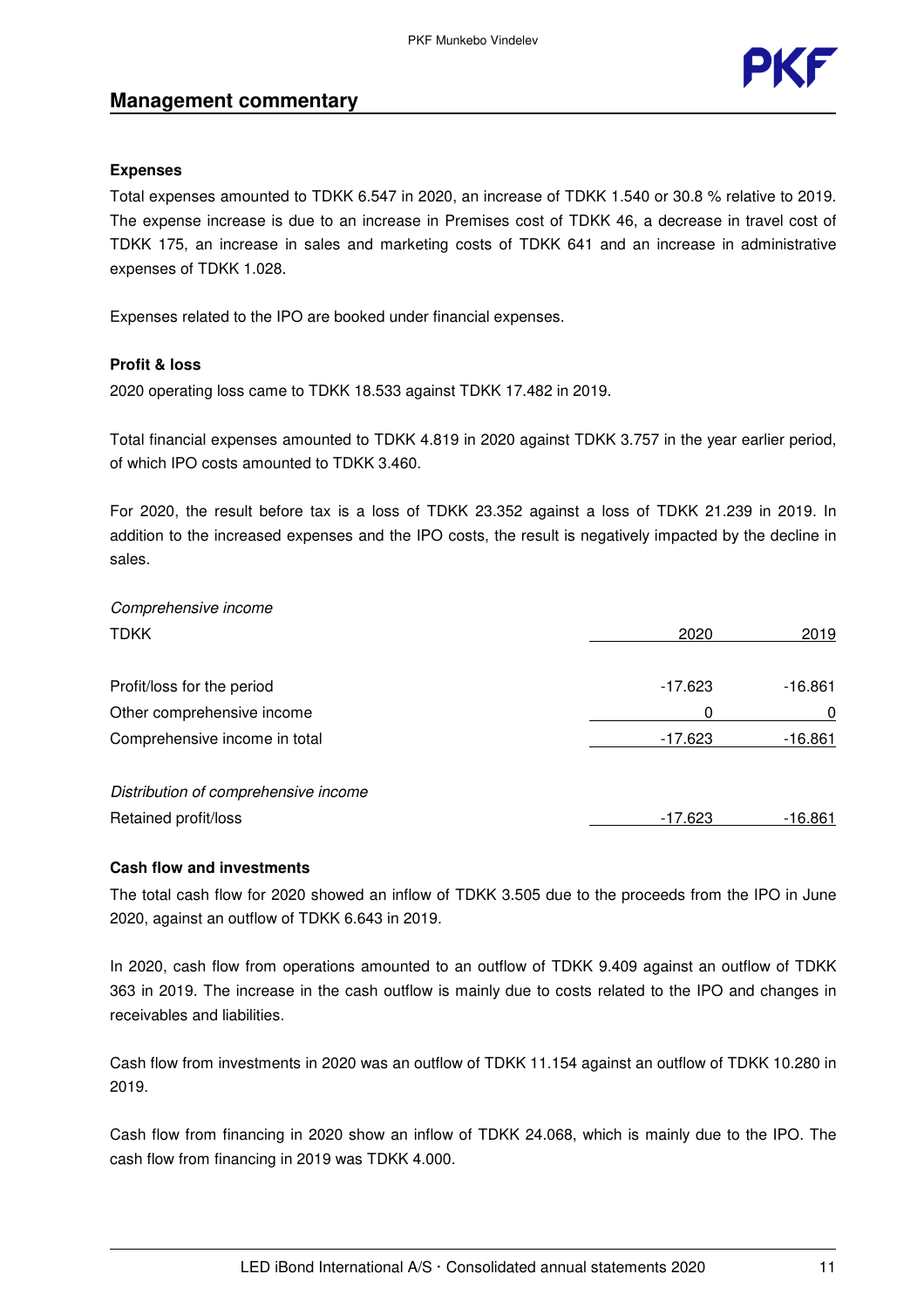### **Management commentary**



#### **Financial outlook**

Even though the COVID-19 pandemic has slowed down LED iBond's smart building activities in 2020 and can be expected to continue to hold back these activities for the duration of the pandemic, the strong growth in the disinfection and vertical farming markets can be expected to compensate – at least partially for the adverse effects of the pandemic. Therefore, LED iBond maintains its financial outlook:

- Full year positive cash flow from operations in 2021
- Revenue of DKK 100 million in 2022
- Long-term EBITDA-margin above 30 %

#### **Equity and net cash**

As of December 31, 2020, the company equity amounted to TDKK 44.193 against TDKK 32.656 on December 31, 2019. This mainly relates to the proceeds from the initial public offering of shares in June 2020. On December 31, 2020, net cash amounted to TDKK 9.861, compared to TDKK 6.356 on December 31, 2019.

#### **Numbers of Shares**

On December 31, 2020, the number of outstanding shares in LED iBond International A/S was 12.691.860, against 6.656.700 on December 31, 2019.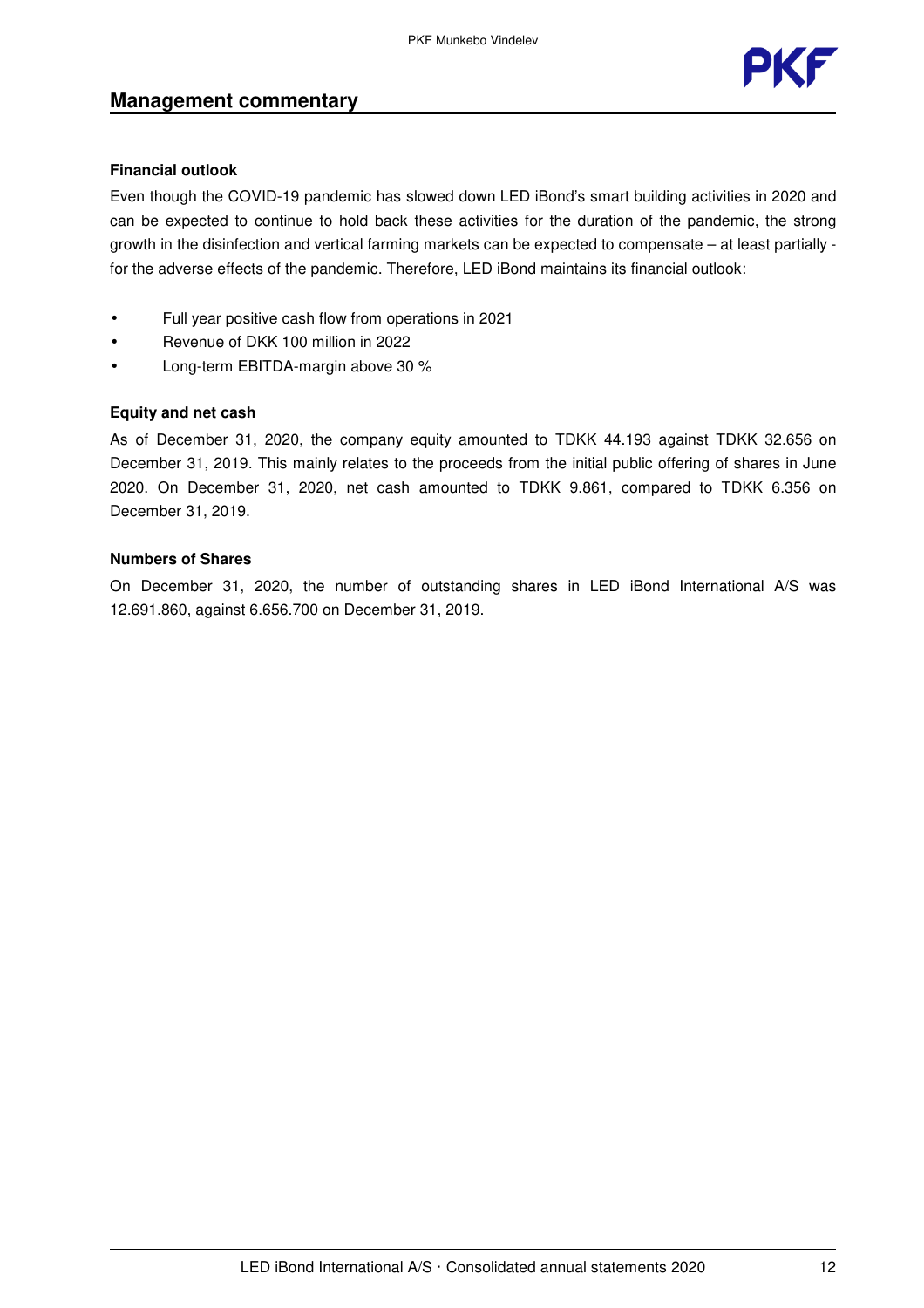

#### **Financial calendar**

- Annual report 2020 12 March 2021
- Extraordinary General Meeting 16 March 2021
- Annual General Meeting 26 April 2021
- Interim report Q1 2021 26 May 2021
- Interim report H1 2021 26 August 2021
- Interim report Q3 2021 30 November 2021

#### **IPO / Equity**

In connection with LED iBond International A/S listing on Nasdaq First North, a capital increase of TDKK 29.766 has been made, of which the increase in share capital amounts to TDKK 302. Costs related to the listing on Nasdaq First North amount to a total of TDKK 4.300, of which approx. 20 %, equivalent to TDKK 841, is booked directly on the equity. The remaining part of the cost is booked in the profit and loss as a financial cost.

#### **Related parties**

The following parties have controlling influence on LED iBond International A/S

| <b>Name</b>                     | <b>Based</b> | <b>Basis for influence</b> | Ownership |
|---------------------------------|--------------|----------------------------|-----------|
| NLR Invest ApS                  |              | Hørsholm Parent company    | 26,60%    |
| Laromini ApS                    |              | Hørsholm Parent company    | 21.74%    |
| Green Technology Investment ApS |              | Hørsholm Parent company    | 15.63%    |

There have been no changes to agreements or the classification of transactions with related parties since 31 December 2019. There are no significant transactions with related parties in the third quarter of 2020.

#### **Events occurring after the end of the financial year**

After the end of the financial year, no events have occurred that could significantly affect the Group's financial position.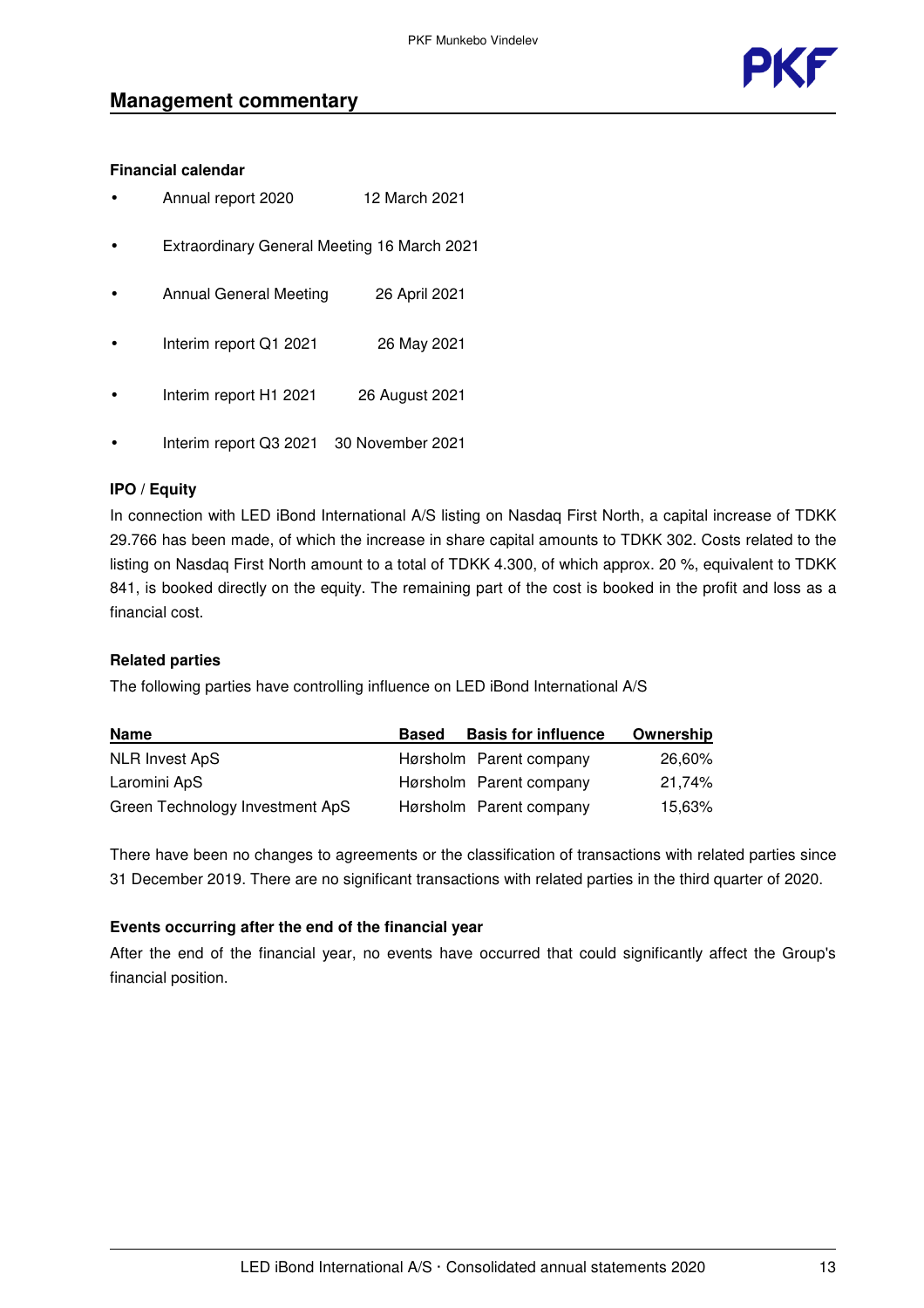

The consolidated annual statements for LED iBond International A/S has been presented in accordance with the Danish Financial Statements Act regulations concerning reporting class B enterprises. Furthermore, the company has decided to comply with certain rules applying to reporting class C enterprises.

#### **Recognition and measurement in general**

Income is recognised in the income statement concurrently with its realisation, including the recognition of value adjustments of financial assets and liabilities. Likewise, all costs are recognised in the income statement, including depreciations amortisations, writedowns for impairment, provisions, and reversals due to changes in estimated amounts previously recognised in the income statement.

Assets are recognised in the statement of financial position when it seems probable that future economic benefits will flow to the group and the value of the asset can be reliably measured.

Liabilities are recognised in the statement of financial position when it is seems probable that future economic benefits will flow out of the group and the value of the liability can be reliably measured.

Assets and liabilities are measured at cost at the initial recognition. Hereafter, assets and liabilities are measured as described below for each individual accounting item.

Upon recognition and measurement, allowances are made for such predictable losses and risks which may arise prior to the presentation of the annual report and concern matters that exist on the reporting date.

#### **Foreign currency translation**

Transactions in foreign currency are translated by using the exchange rate prevailing at the date of the transaction. Differences in the rate of exchange arising between the rate at the date of transaction and the rate at the date of payment are recognised in the profit and loss account as an item under net financials. If currency positions are considered to hedge future cash flows, the value adjustments are recognised directly in equity in a fair value reserve.

Receivables, payables, and other foreign currency monetary items are translated using the closing rate. The difference between the closing rate and the rate at the time of the occurrence or initial recognition in the latest financial statements of the receivable or payable is recognised in the income statement under financial income and expenses.

#### **The consolidated financial statements**

The consolidated annual accounts comprise the parent company LED iBond International A/S and those group enterprises of which LED iBond International A/S directly or indirectly owns more than 50 % of the voting rights or in other ways has controlling interest and which are included in the Group's business plans in the longer term.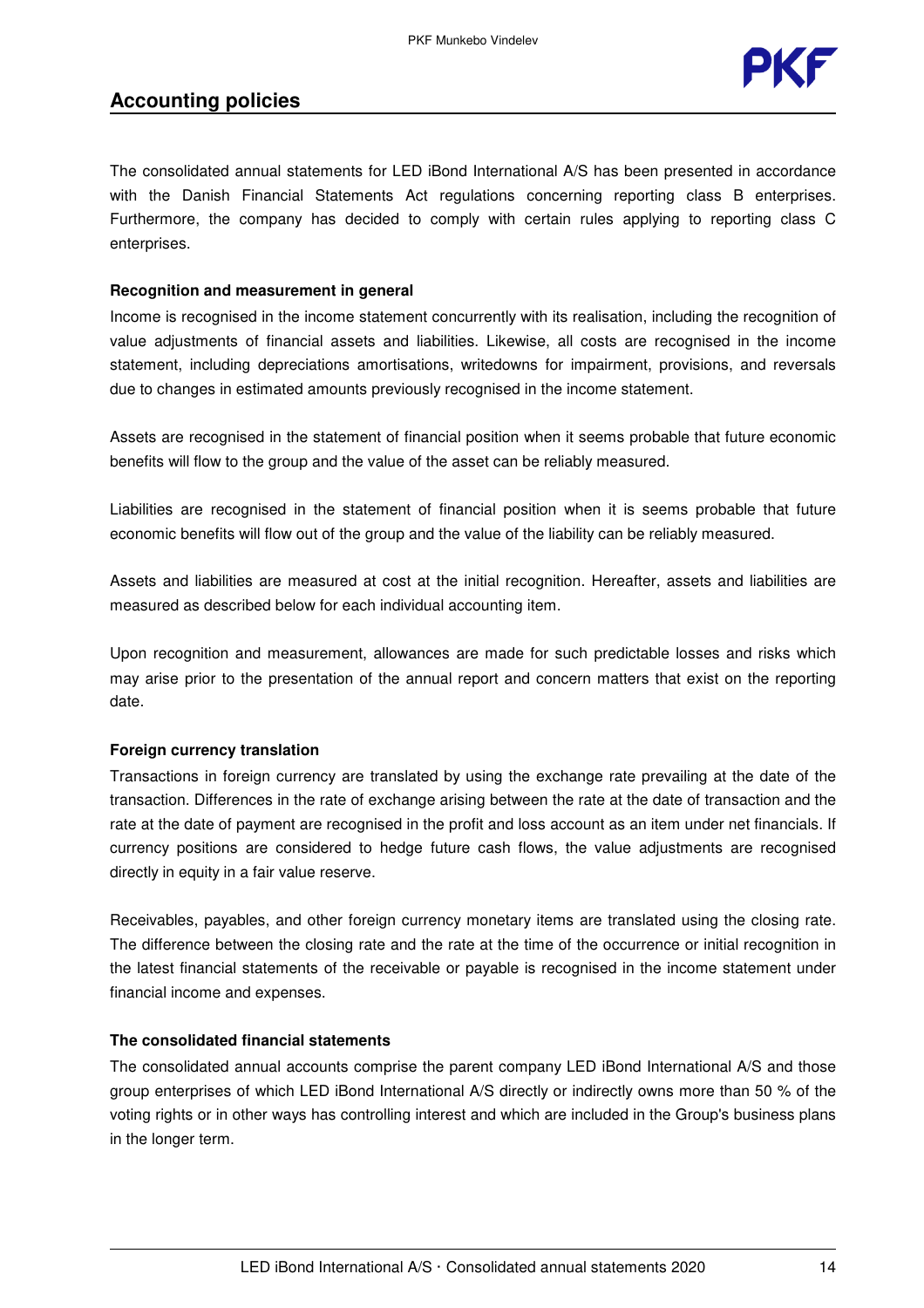

By the consolidation, elimination of intercompany income and costs, shareholding, intercompany balances and dividends and realised and unrealised gains and losses from transactions among the consolidated enterprises takes place.

Equity interests in group enterprises are settled by the proportional share of the group enterprises' trade value of net assets and liabilities at the date of acquisition.

#### **Non-controlling interests**

Non-controlling interests constitute a share of the group's total equity. By distribution of net profit, profit or loss for the year is distributed on the share attributable to the non-controlling interests and the share attributable to the parent's shareholders respectively.

#### Income statement

#### **Revenue**

The enterprise will be applying IAS 11 and IAS 18 as its basis of interpretation for the recognition of revenue.

Revenue is recognised in the income statement if delivery and passing of risk to the buyer have taken place before the end of the year and if the income can be determined reliably and inflow is anticipated. Recognition of revenue is exclusive of VAT and taxes and less any discounts relating directly to sales.

#### **Cost of sales**

Cost of sales comprises costs concerning purchase of raw materials and consumables less discounts and changes in inventories.

#### **Other operating income**

Other operating income comprises accounting items of secondary nature in proportion to the principal activities of the enterprise, including gains on disposal of intangible and tangible fixed assets.

#### **Other external costs**

Other external costs comprise costs for sales, administration, premises, auto operation and operational leasing costs.

#### **Staff costs**

Staff costs include salaries and wages, including holiday allowances, pensions, and other social security costs, etc., for staff members. Staff costs are less government reimbursements.

#### **Depreciation and amortisation for impairment**

Depreciation and amortisation for impairment comprise depreciation on and amortisation of impairment of intangible and tangible assets, respectively.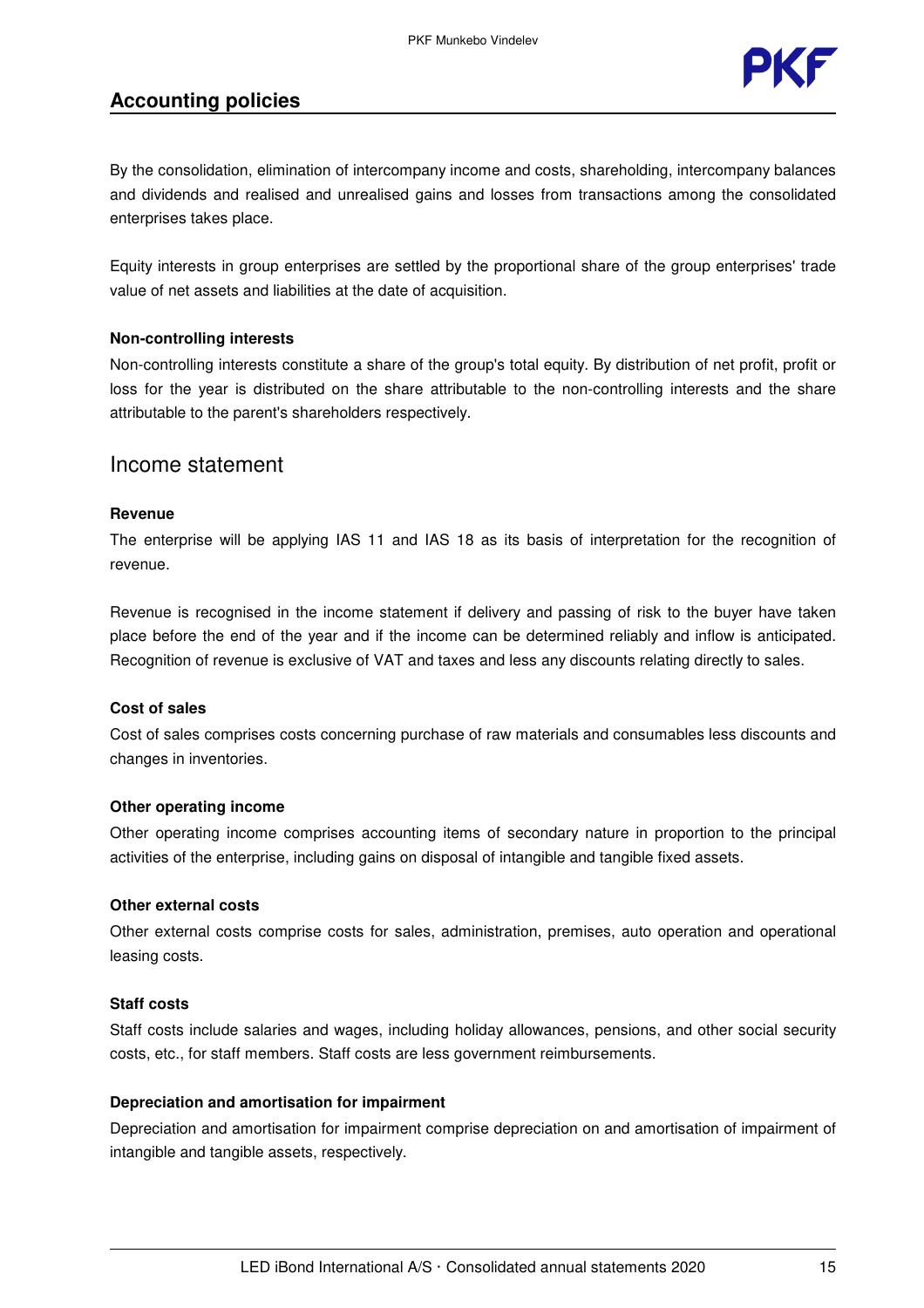

#### **Financial income and expenses**

Financial income and expenses are recognised in the income statement with the amounts concerning the financial year. Financial income and expenses comprise interest income and expenses.

#### **Results from equity investments in associates**

Dividend from equity investments in associates is recognised in the financial year in which the dividend is declared.

#### **Tax on net profit or loss for the year**

Tax for the year comprises the current income tax for the year and changes in deferred tax and is recognised in the income statement with the share attributable to the net profit or loss for the year and directly in equity with the share attributable to entries directly in equity.

The parent and the Danish group enterprises are subject to Danish rules on compulsory joint taxation of Danish group enterprises.

The current Danish income tax is allocated among the jointly taxed companies proportional to their respective taxable income (full allocation with reimbursement of tax losses).

## Statement of financial position

#### **Intangible assets**

#### **Development projects, patents, and licences**

Development costs comprise salaries, wages, and amortisation directly attributable to development activities.

Clearly defined and identifiable development projects are recognised as intangible assets provided that they are proven to be technically practicable, that sufficient resources and a potential market or development opportunity exist, and insofar as the intention is to produce, market or utilise the project. It is, however, a condition that the cost can be reliably calculated and that a sufficiently high degree of certainty indicates that future earnings will cover the costs of production, sales, and administration. Other development costs are recognised in the income statement concurrently with their realisation.

Development costs recognised in the statement of financial position are measured at cost less accrued amortisations and writedown for impairment.

After completion of the development work, capitalised development costs are amortised on a straight-line basis over the estimated useful economic life. The amortisation period is usually 10 years.

Patents and licenses are measured at cost less accrued amortisation. Patents are amortised on a straightline basis over the remaining patent period and licenses are amortised over the contract period, however, for a maximum of 10 years.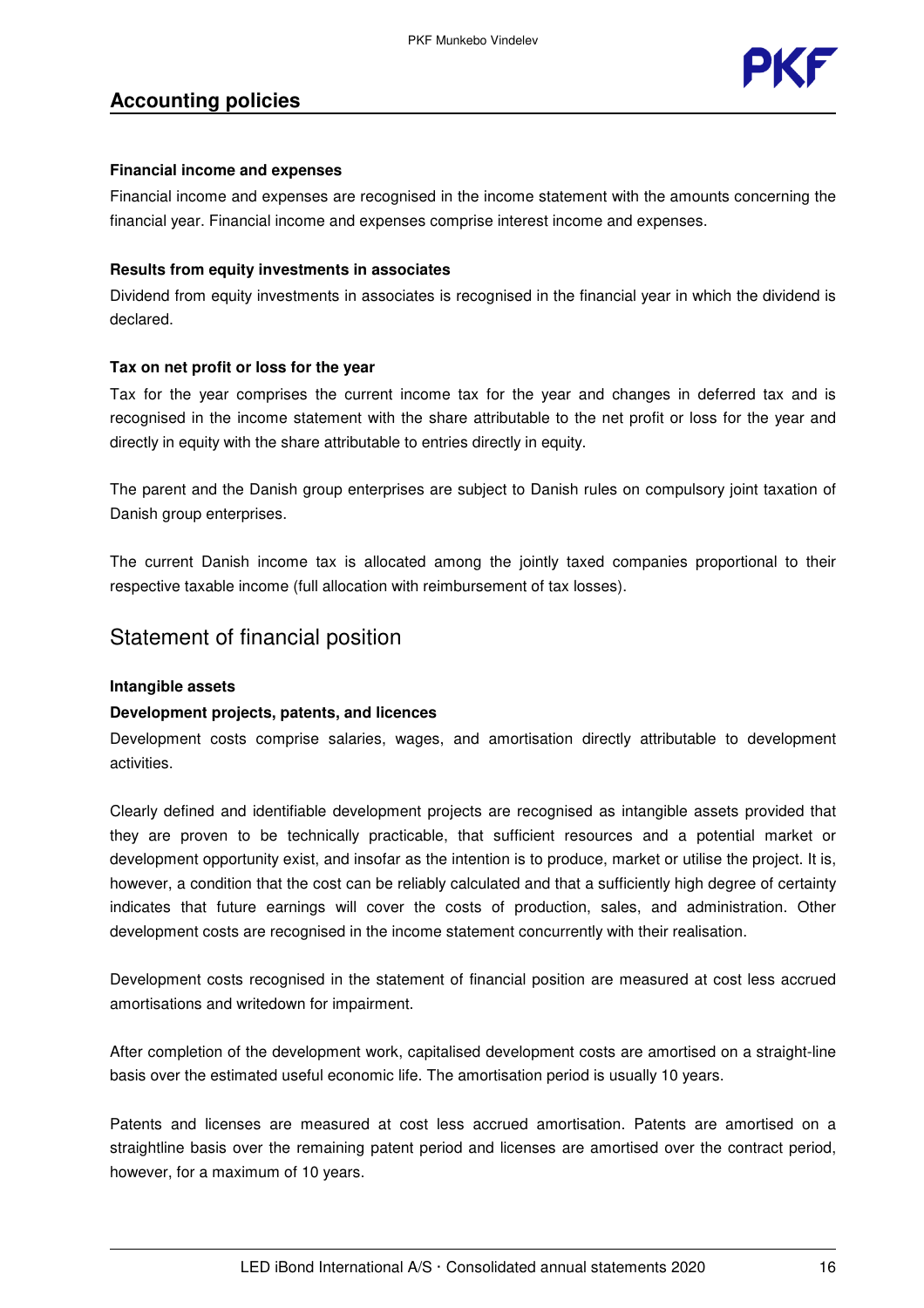

Profit and loss from the sale of development projects, patents, and licenses are measured as the difference between the sales price less sales costs and the carrying amount at the time of sale. Profit or loss are recognised in the income statement as other operating income or other operating expenses, respectively.

#### **Property, plant, and equipment**

Property, plant, and equipment are measured at cost less accrued depreciation for impairment.

The depreciable amount is cost less any expected residual value after the end of the useful life of the asset.

The cost comprises acquisition cost and costs directly associated with the acquisition until the time when the asset is ready for use.

Depreciation is done on a straight-line basis according to an assessment of the expected useful life:

|                                                  | Useful life |
|--------------------------------------------------|-------------|
| Production plant and machinery                   | 5-10 vears  |
| Other fixtures and fittings, tools and equipment | 3-5 vears   |

Minor assets with a cost price of less than DKK 14.100 are recognised as costs in the income statement in the year of acquisition.

Profit or loss derived from the disposal of property, land, and equipment is measured as the difference between the sales price less selling costs and the carrying amount at the date of disposal. Profit or loss is recognised in the income statement as other operating income or other operating expenses.

#### **Leases**

All leases are regarded as operating leases. Payments in connection with operating leases and other rental agreements are recognised in the profit and loss account over the term of the contract. The group's total liabilities concerning operating leases and rental agreements are recognised under contingencies etc.

#### **Impairment loss relating to non-current assets**

The carrying amount of both intangible and tangible fixed assets as well as equity investments in associates are subject to annual impairment tests in order to disclose any indications of impairment beyond those expressed by amortisation and depreciation respectively.

If indications of impairment are disclosed, impairment tests are carried out for each individual asset or group of assets, respectively. Writedown for impairment is done to the recoverable amount if this value is lower than the carrying amount.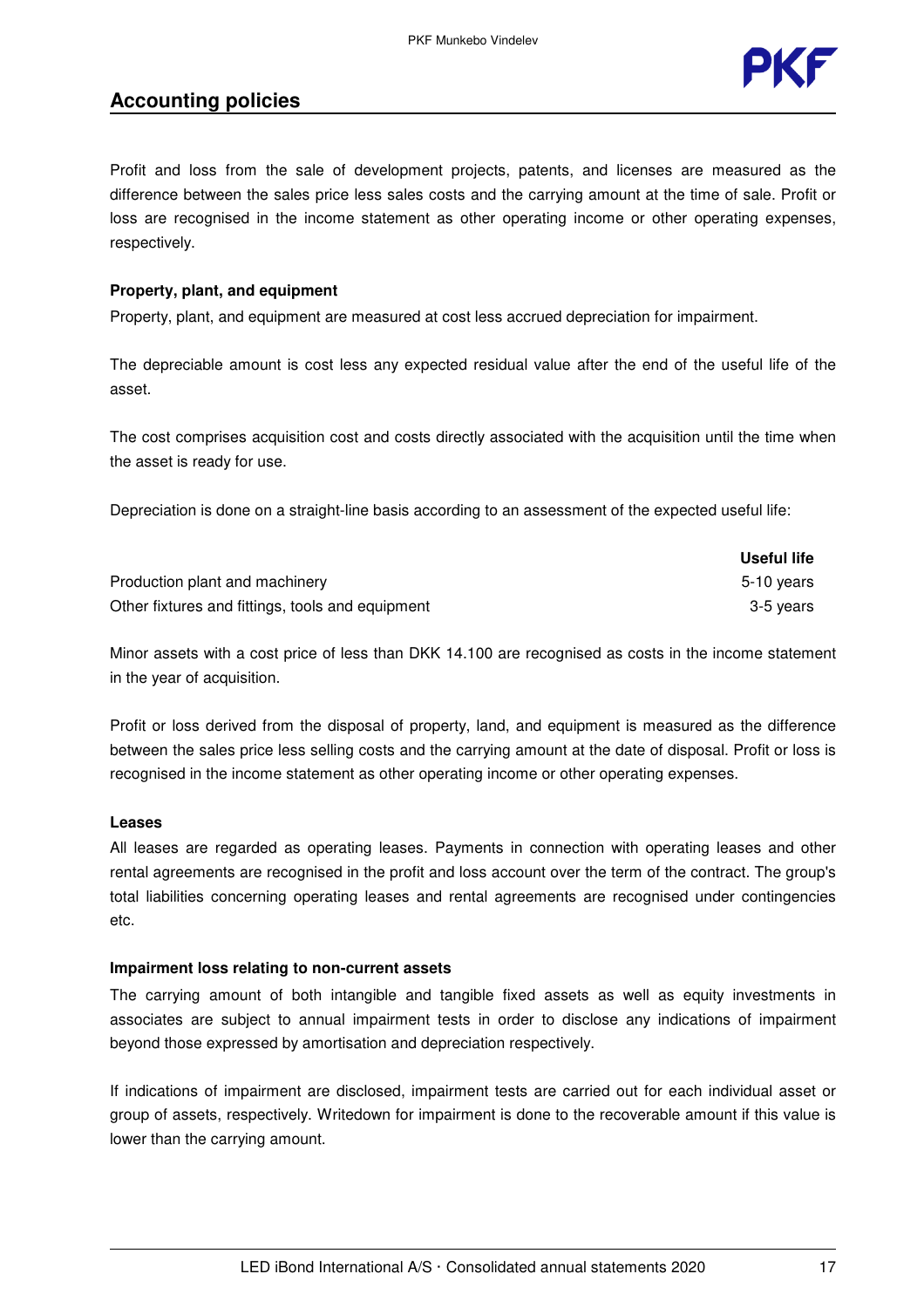

The recoverable amount is the higher value of value in use and selling price less expected selling cost. The value in use is calculated as the present value of the expected net cash flows from the use of the asset or the asset group and expected net cash flows from the sale of the asset or the asset group after the end of their useful life.

Previously recognised impairment losses are reversed when conditions for impairment no longer exist.

#### **Investments**

#### **Equity investments in associates**

Equity investments in associates are measured at cost. If the recoverable amount is lower than the cost, writedown for impairment is done to match this lower value.

#### **Deposits**

Deposits are measured at amortised cost and represent lease deposits, etc.

#### **Inventories**

Inventories are measured at cost according to the FIFO method. In cases when the net realisable value of the inventories is lower than the cost, the latter is written down for impairment to this lower value.

Costs of goods for resale, raw materials, and consumables comprise acquisition costs plus delivery costs.

Costs of manufactured goods omprise the cost of raw materials and consumables. Borrowing expenses are not recognised in cost.

The net realisable value for inventories is recognised as the market price less costs of completion and selling costs. The net realisable value is determined with due consideration of negotiability, obsolescence, and the development of expected market prices.

#### **Receivables**

Receivables are measured at amortised cost which usually corresponds to nominal value.

In order to meet expected losses, impairment takes place at the net realisable value. The company has chosen to use IAS 39 as a basis for interpretation when recognising impairment of financial assets, which means that impairments must be made to offset losses where an objective indication is deemed to have occurred that an account receivable or a portfolio of accounts receivable is impaired. If an objective indication shows that an individual account receivable has been impaired, an impairment takes place at individual level.

#### **Prepayments and accrued income**

Prepayments and accrued income recognised under assets comprise incurred costs concerning the following financial year.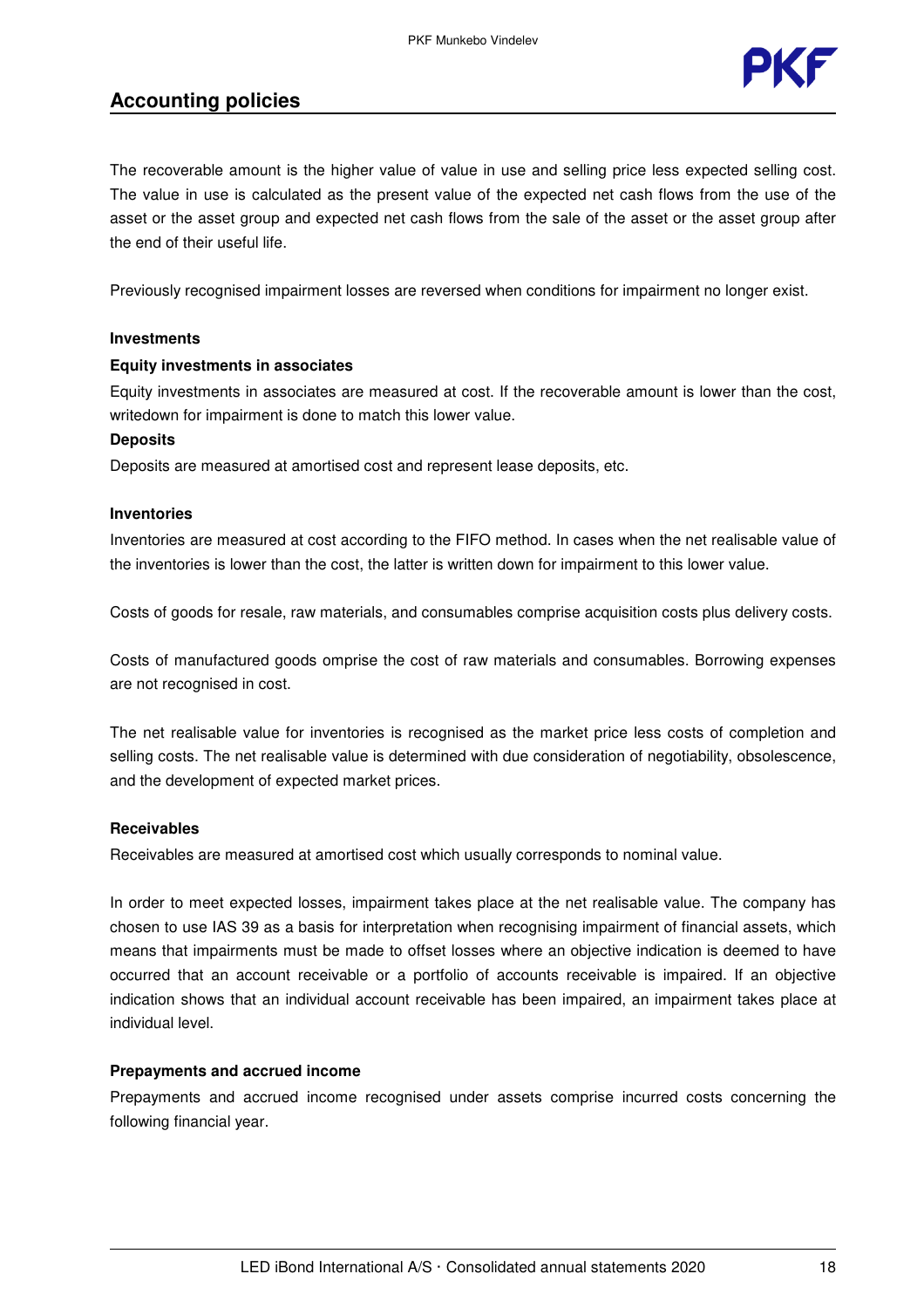

#### **Cash on hand and demand deposits**

Cash on hand and demand deposits comprise cash at bank and on hand.

#### **Equity**

#### **Share premium**

Share premium comprises amounts paid as premium in connection with the issue of shares. Costs in connection with a carried through issue are deducted in the premium. The premium reserve may be utilised as dividend, issue of bonus shares, and for payment of losses.

#### **Reserves for development costs**

Reserves for development costs comprise recognised development costs with deduction of related deferred tax liabilities. The reserves can not be used as dividend or for payment of losses. The reserves are reduced or dissolved if the recognised development costs are amortised or abandoned. This takes place by direct transfer to the distributable reserves of the equity.

#### **Income tax and deferred tax**

Current tax liabilities and current tax receivable are recognised in the statement of financial position as calculated tax on the taxable income for the year, adjusted for tax of previous years' taxable income and for tax paid on account.

Deferred tax is measured on the basis of temporary differences in assets and liabilities with a focus on the statement of financial position. Deferred tax is measured at net realisable value.

Adjustments take place in relation to deferred tax concerning elimination of unrealised intercompany gains and losses.

Deferred tax assets, including the tax value of tax losses allowed for carryforward, are recognised at the value at which they are expected to be realisable, either by settlement against tax of future earnings or by set-off in deferred tax liabilities within the same legal tax unit. Any deferred net tax assets are measured at net realisable value.

#### **Liabilities**

Loans and bank loans are thus measured at amortised cost which, for cash loans, corresponds to the outstanding payables.

Other liabilities are measured at amortised cost which usually corresponds to the nominal value.

## Statement of cash flows

The cash flow statement shows the cash flows for the year, divided in cash flows deriving from operating activities, investment activities and financing activities, respectively, the changes in the liabilities, and cash and cash equivalents at the beginning and the end of the year, respectively.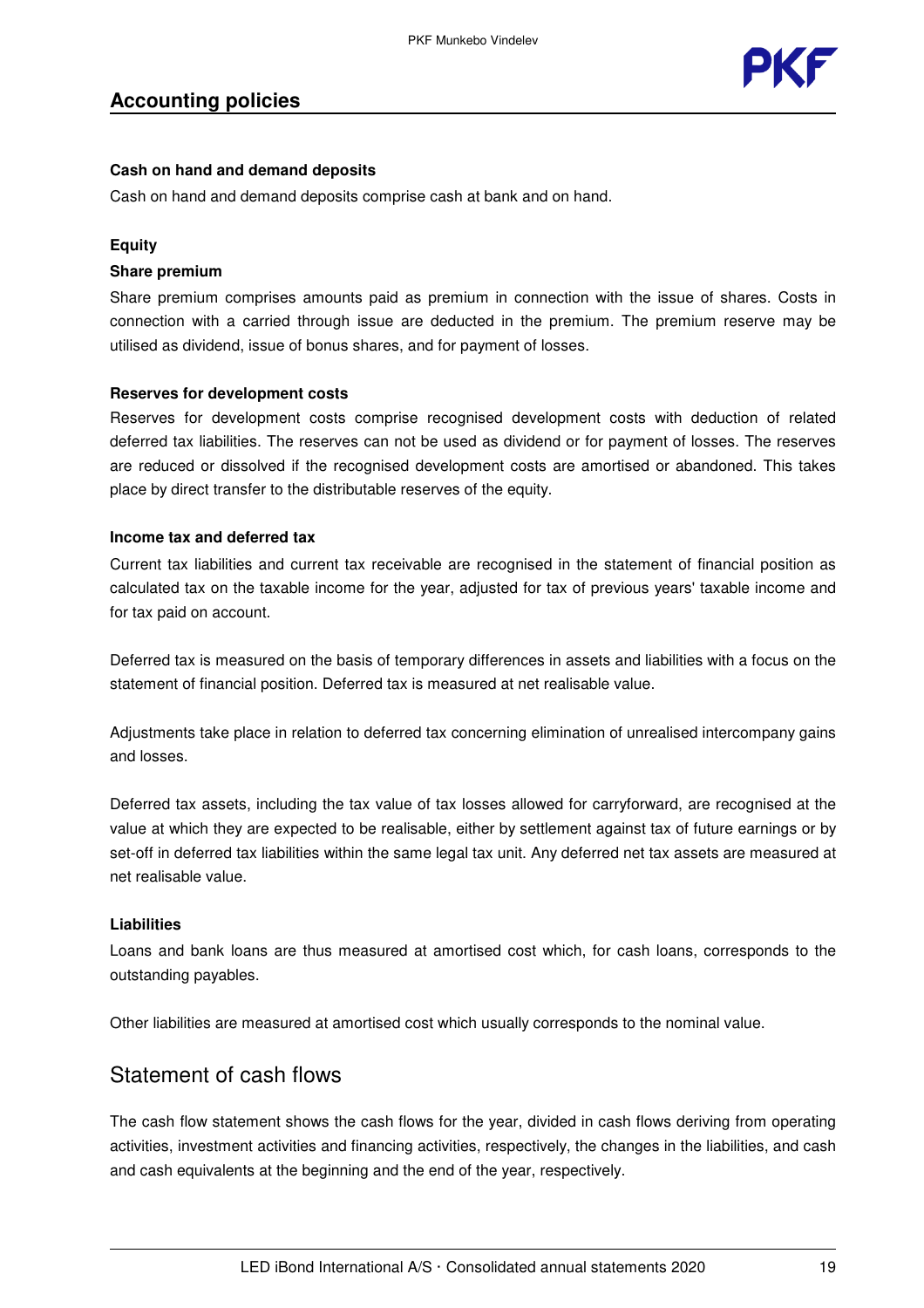

The effect on cash flows derived from the acquisition and sale of enterprises appears separately under cash flows from investment activities. In the statement of cash flows, cash flows derived from acquirees are recognised as of the date of acquisition, and cash flows derived from sold enterprises are recognised until the date of sale.

#### **Cash flows from operating activities**

Cash flows from operating activities are calculated as the group's share of the profit adjusted for non-cash operating items, changes in the working capital, and corporate income tax paid. Dividend income from equity investments are recognised under "Interest income and dividend received".

#### **Cash flows from investment activities**

Cash flows from investment activities comprise payments in connection with the acquisition and sale of enterprises and activities as well as the acquisition and sale of intangible assets, property, plant, and equipment, and investments, respectively.

#### **Cash flows from financing activities**

Cash flows from financing activities include changes in the size or the composition of the group's share capital and costs attached to it, as well as raising loans, repayments of interest-bearing payables and payment of dividend to shareholders.

#### **Cash and cash equivalents**

Cash and cash equivalents comprise cash at bank and in hand with deduction of short-term bank debts and short-term securities with a maturity less than 3 months that are readily convertible into cash and which are subject to an insignificant risk of changes in value.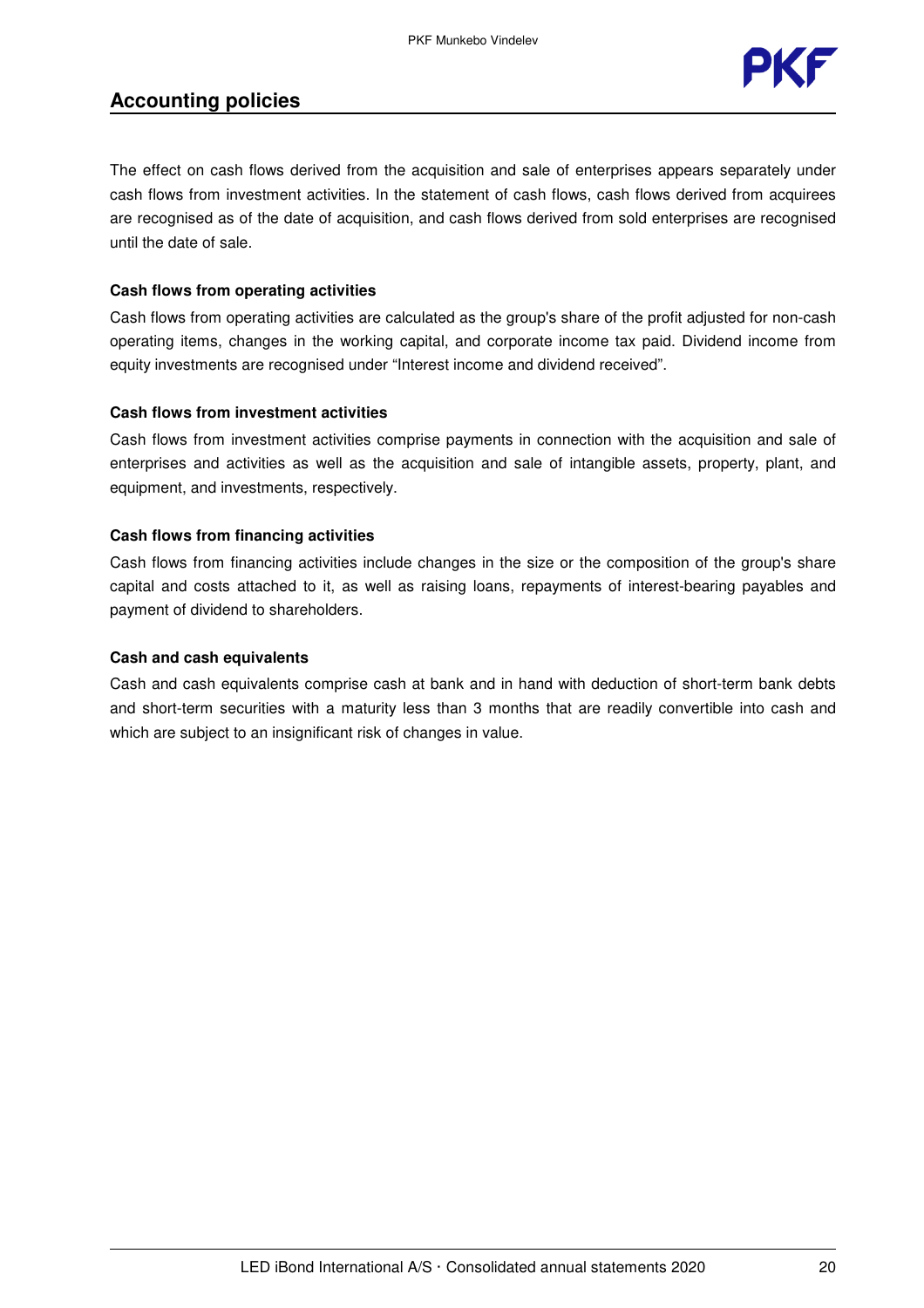

## **Income statement 1 January - 31 December**

All amounts in DKK.

|      |                                                       | Group         |               |
|------|-------------------------------------------------------|---------------|---------------|
| Note |                                                       | 2020          | 2019          |
|      | Revenue                                               | 7.362.257     | 11.788.168    |
|      | Other operating income                                | 1.965.004     | 1.781.881     |
|      | Raw materials and consumables used                    | $-4.327.157$  | $-7.317.807$  |
|      | Other external costs                                  | $-6.546.513$  | $-5.006.506$  |
|      | <b>Gross profit or loss</b>                           | $-1.546.409$  | 1.245.736     |
| 3    | Staff costs                                           | $-6.262.662$  | $-6.415.782$  |
|      | <b>EBITDA</b>                                         | $-7.809.071$  | $-5.170.046$  |
|      | Depreciation and writedown relating to fixed assets   | $-10.699.017$ | $-10.960.749$ |
|      | Writedown of current assets exceeding usual writedown | $-25.000$     | $-1.350.849$  |
|      | <b>Operating loss</b>                                 | $-18.533.088$ | $-17.481.644$ |
|      | Other financial income                                | $\mathbf{0}$  | 27.384        |
|      | Other financial costs                                 | $-4.819.385$  | $-3.784.329$  |
|      | <b>Pre-tax net loss</b>                               | $-23.352.473$ | -21.238.589   |
| 4    | Tax on net loss for the year                          | 5.729.854     | 4.377.346     |
|      | Net loss for the year                                 | $-17.622.619$ | $-16.861.243$ |
|      | Break-down of the consolidated loss:                  |               |               |
|      | Shareholders in LED iBond International A/S           | $-17.622.619$ | $-16.861.243$ |
|      |                                                       | -17.622.619   | -16.861.243   |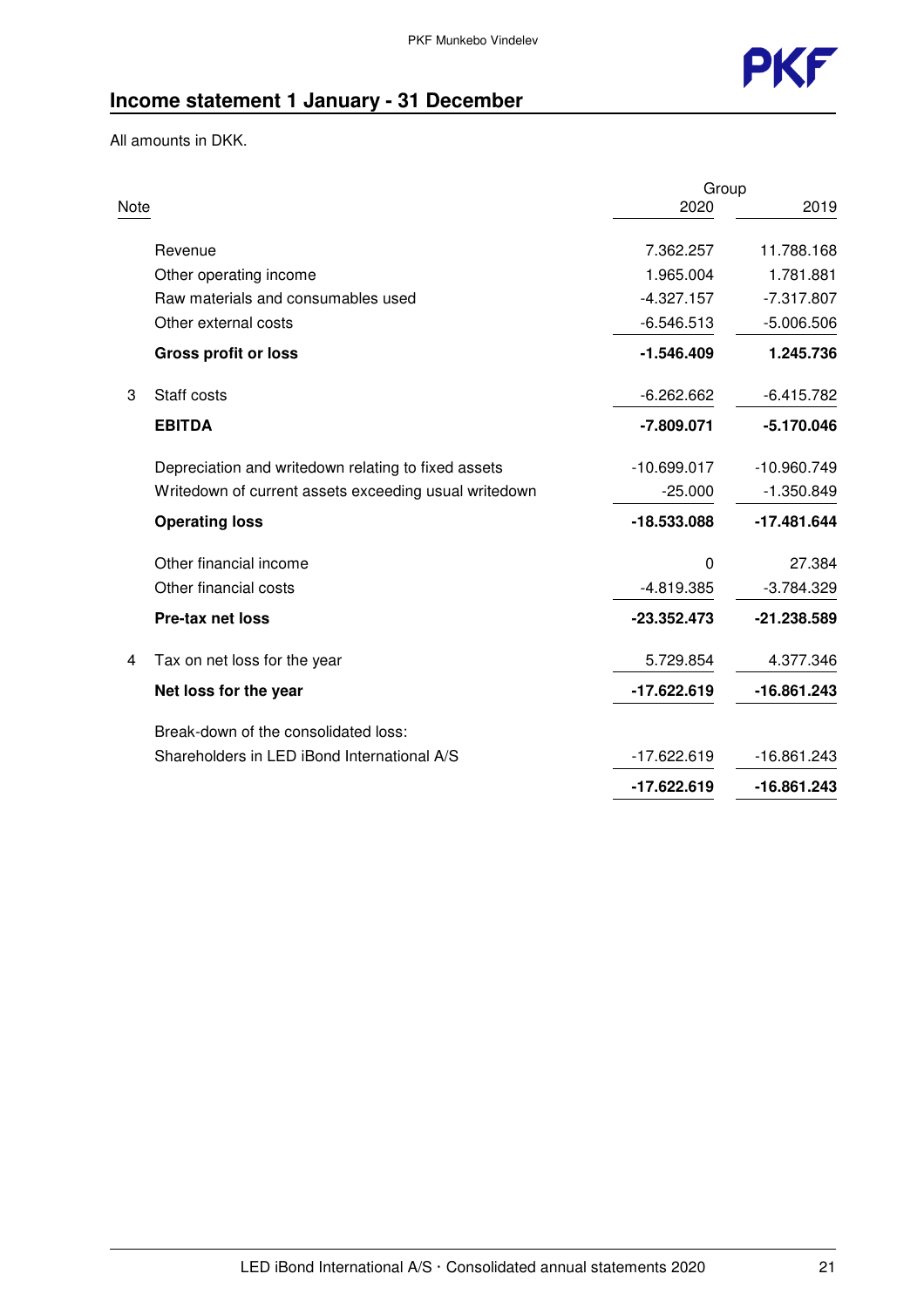

## **Statement of financial position at 31 December**

All amounts in DKK.

#### **Assets**

|      |                                                  | Group      |            |
|------|--------------------------------------------------|------------|------------|
| Note |                                                  | 2020       | 2019       |
|      | <b>Non-current assets</b>                        |            |            |
| 5    | Completed development projects                   | 26.614.368 | 25.255.977 |
| 6    | Patents and similar rights                       | 1.184.882  | 585.751    |
| 7    | Software                                         | 5.701      | 17.885     |
| 8    | Rights                                           | 2.511.059  | 3.012.639  |
|      | Total intangible assets                          | 30.316.010 | 28.872.252 |
| 9    | Production plant and machinery                   | 5.820.793  | 7.591.290  |
| 10   | Other fixtures and fittings, tools and equipment | 7.780      | 115.854    |
| 11   | Decoration of rented premises                    | 12.760     | 11.276     |
|      | Total property, plant, and equipment             | 5.841.333  | 7.718.420  |
| 12   | Equity investments in group enterprises          | 26.691     | 0          |
| 13   | Equity investments in associates                 | 863.001    | 27.001     |
| 14   | Deposits                                         | 267.690    | 225.095    |
|      | Total investments                                | 1.157.382  | 252.096    |
|      | <b>Total non-current assets</b>                  | 37.314.725 | 36.842.768 |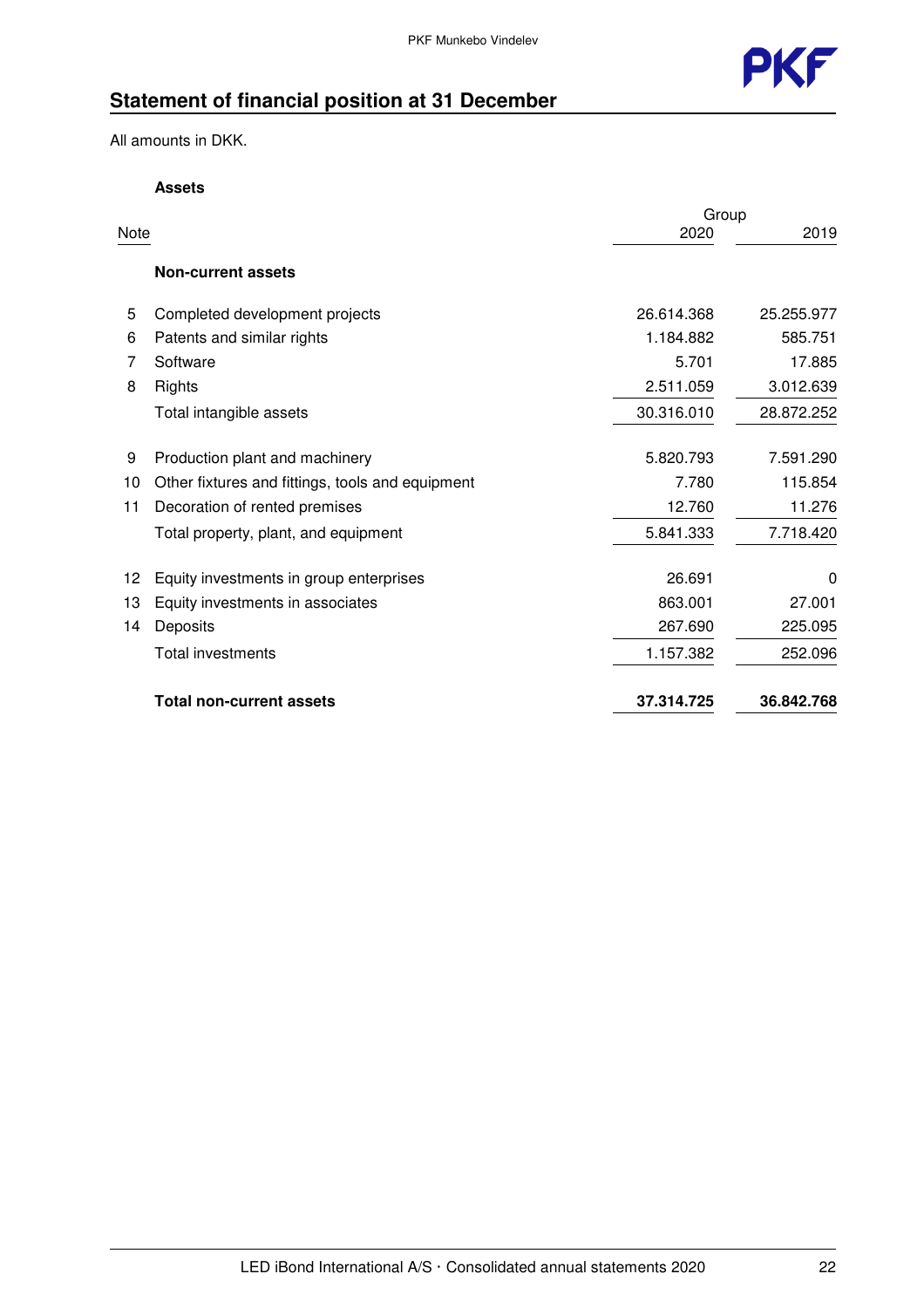

## **Statement of financial position at 31 December**

All amounts in DKK.

**Assets**

|      |                                         | Group      |            |
|------|-----------------------------------------|------------|------------|
| Note |                                         | 2020       | 2019       |
|      | <b>Current assets</b>                   |            |            |
|      | Raw materials and consumables           | 1.979.771  | 2.505.548  |
|      | Manufactured goods and goods for resale | 2.089.696  | 1.914.315  |
|      | Prepayments for goods                   | 14.557     | 144.389    |
|      | <b>Total inventories</b>                | 4.084.024  | 4.564.252  |
|      | Trade receivables                       | 1.923.242  | 816.593    |
|      | Amounts owed by associated enterprises  | 70.506     | 0          |
| 15   | Deferred tax assets                     | 9.848.165  | 6.178.980  |
| 16   | Income tax receivables                  | 2.060.669  | 2.341.735  |
|      | Other receivables                       | 547.741    | 308.274    |
|      | Accrued income and deferred expenses    | 654.794    | 614.613    |
|      | Total receivables                       | 15.105.117 | 10.260.195 |
|      | Cash on hand and demand deposits        | 9.861.339  | 6.356.229  |
|      | <b>Total current assets</b>             | 29.050.480 | 21.180.676 |
|      | <b>Total assets</b>                     | 66.365.205 | 58.023.444 |
|      |                                         |            |            |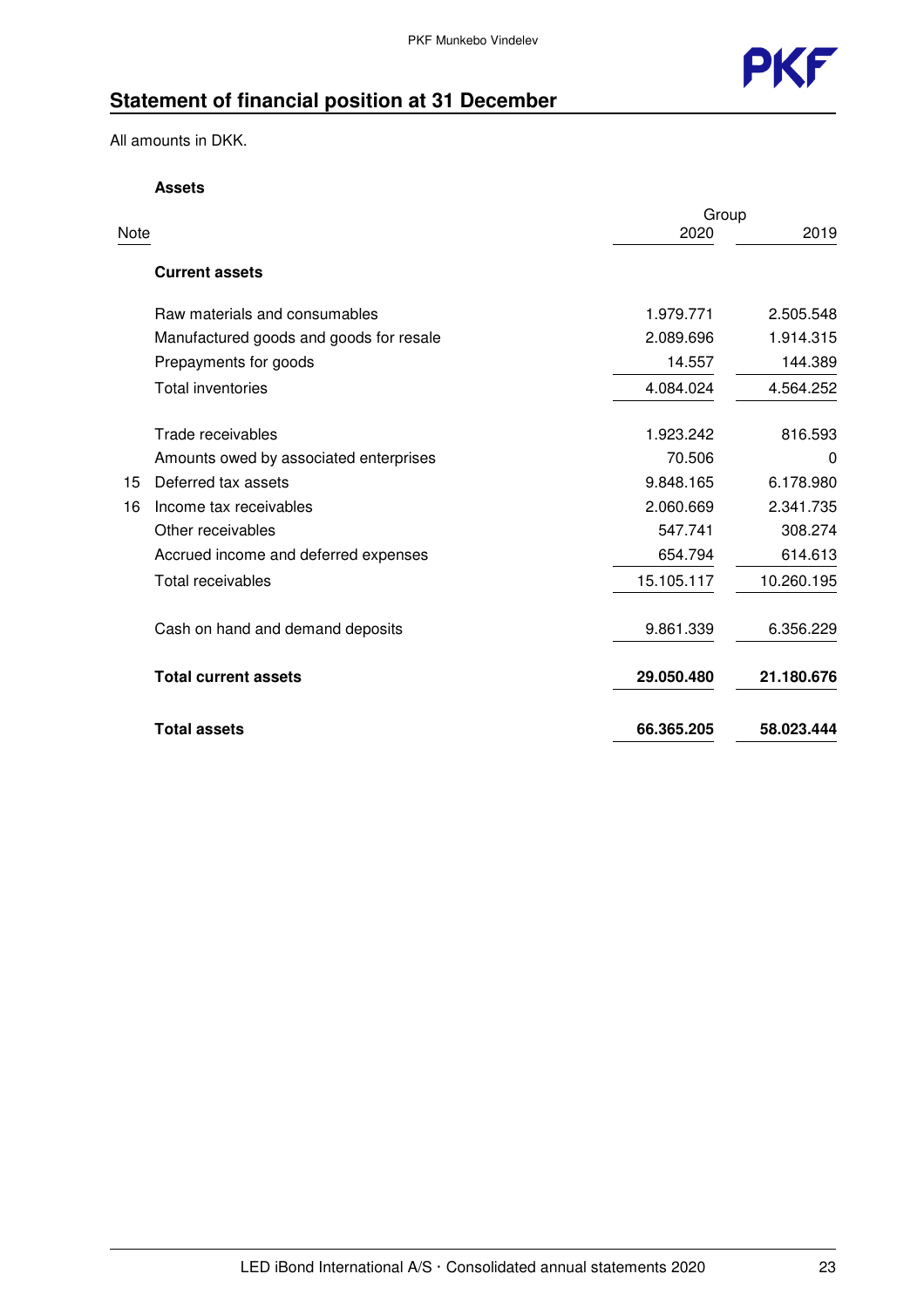

## **Statement of financial position at 31 December**

All amounts in DKK.

#### **Equity and liabilities**

|      |                                                    | Group      |            |
|------|----------------------------------------------------|------------|------------|
| Note |                                                    | 2020       | 2019       |
|      | <b>Equity</b>                                      |            |            |
|      | Contributed capital                                | 634.593    | 332.835    |
|      | Share premium                                      | 0          | 0          |
|      | Reserve for development expenditure                | 20.759.207 | 17.293.798 |
|      | Retained earnings                                  | 22.798.932 | 15.029.232 |
|      | Equity before non-controlling interest.            | 44.192.732 | 32.655.865 |
|      | <b>Total equity</b>                                | 44.192.732 | 32.655.865 |
|      | Liabilities other than provisions                  |            |            |
| 17   | Convertible loans                                  | 0          | 5.000.000  |
| 17   | <b>Bank debts</b>                                  | 1.950.000  | 3.350.000  |
| 17   | Loan agreements                                    | 5.477.013  | 7.288.276  |
| 17   | Other payables                                     | 2.484.710  | 1.271.868  |
|      | Total long term liabilities other than provisions  | 9.911.723  | 16.910.144 |
| 17   | Current portion of long term payables              | 4.518.180  | 1.300.000  |
|      | <b>Bank loans</b>                                  | 2.335      | 855        |
|      | Trade payables                                     | 3.696.356  | 4.159.243  |
|      | Other payables                                     | 4.043.879  | 2.997.337  |
|      | Total short term liabilities other than provisions | 12.260.750 | 8.457.435  |
|      | Total liabilities other than provisions            | 22.172.473 | 25.367.579 |
|      | <b>Total equity and liabilities</b>                | 66.365.205 | 58.023.444 |

#### **1 Uncertainties concerning recognition and measurement**

- **2 Special items**
- **18 Charges and security**
- **19 Contingencies**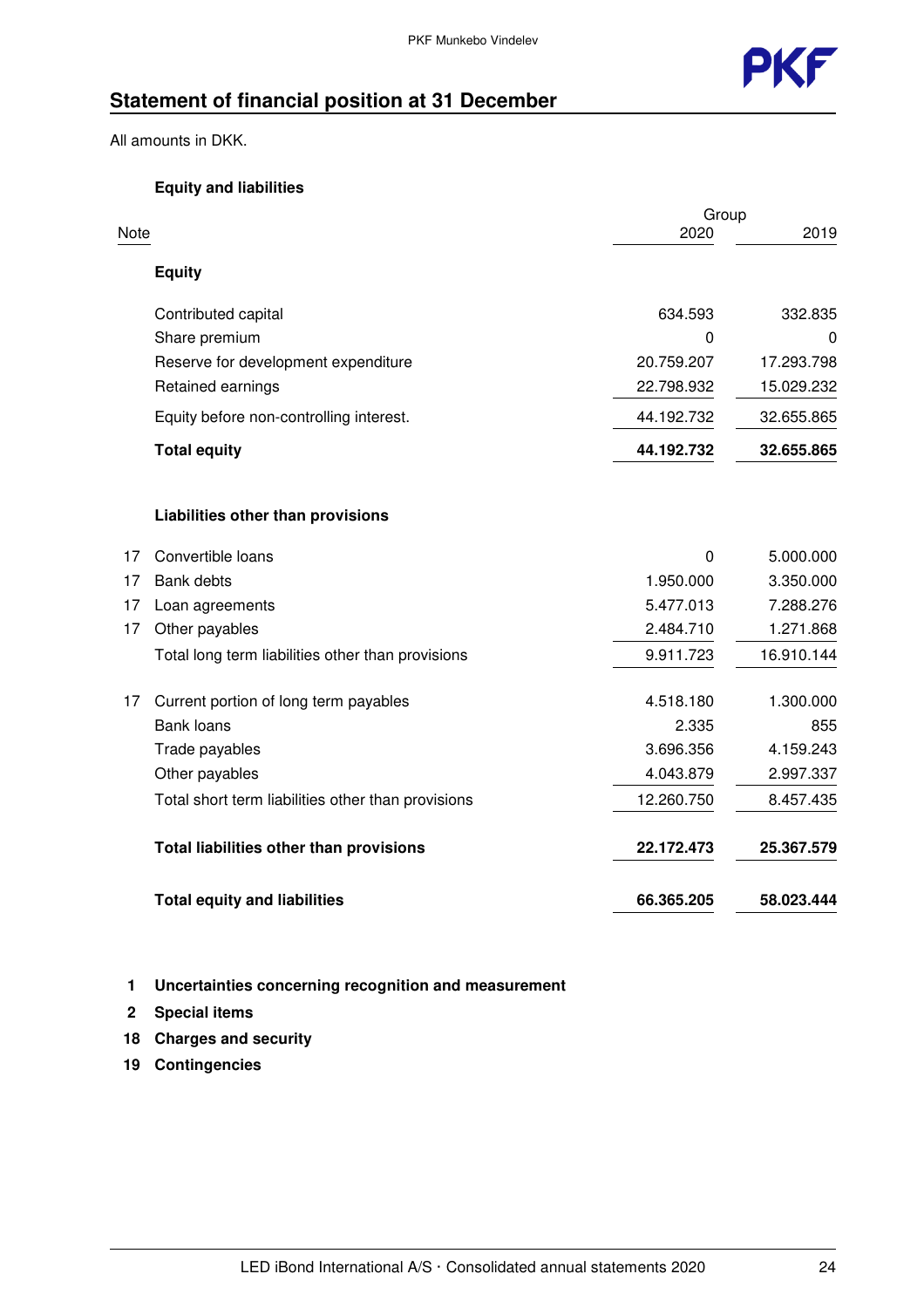

## **Consolidated statement of changes in equity**

All amounts in DKK.

|                                   | Contributed<br>capital not<br>paid | <b>Share</b><br>premium | <b>Reserve for</b><br>development<br>expenditure | <b>Retained</b><br>earnings | <b>Total</b>  |
|-----------------------------------|------------------------------------|-------------------------|--------------------------------------------------|-----------------------------|---------------|
| Equity 1 January 2019             | 269.852                            | $\Omega$                | 16.762.859                                       | 2.567.372                   | 19.600.083    |
|                                   |                                    |                         |                                                  |                             |               |
| Conversion of debt                | 62.983                             | 0                       | 0                                                | $\Omega$                    | 62.983        |
| Provisions of the results for the |                                    |                         |                                                  |                             |               |
| year                              | 0                                  | 0                       | $\Omega$                                         | $-16.861.244$               | $-16.861.244$ |
| Share premium account for the     |                                    |                         |                                                  |                             |               |
| year                              | 0                                  | 29.854.043              | 0                                                | $\Omega$                    | 29.854.043    |
| Transferred to retained earnings  | 0                                  | $-29.854.043$           | 0                                                | 29.854.043                  | 0             |
| Transferred from retained         |                                    |                         |                                                  |                             |               |
| earnings                          | 0                                  | 0                       | 530.939                                          | -530.939                    | $\Omega$      |
| Equity 1 January 2020             | 332.835                            | $\Omega$                | 17.293.798                                       | 15.029.232                  | 32.655.865    |
| Cash capital increase             | 135.175                            | 0                       | 0                                                | $\Omega$                    | 135.175       |
| Provisions of the results for the |                                    |                         |                                                  |                             |               |
| year                              | 0                                  | 0                       | $\Omega$                                         | $-17.622.618$               | $-17.622.618$ |
| Share premium account for the     |                                    |                         |                                                  |                             |               |
| year                              | 0                                  | 28.924.892              | 0                                                | $\Omega$                    | 28.924.892    |
| Transferred to retained earnings  | 0                                  | -28.924.892             | 0                                                | 28.924.892                  | O             |
| Conversion of debt                | 99.418                             | 0                       | $\Omega$                                         | 0                           | 99.418        |
| Transferred from retained         |                                    |                         |                                                  |                             |               |
| earnings                          | 67.165                             | 0                       | 0                                                | $-67.165$                   | 0             |
| Transferred from retained         |                                    |                         |                                                  |                             |               |
| earnings                          | 0                                  | 0                       | 3.465.409                                        | $-3.465.409$                | 0             |
|                                   | 634.593                            | 0                       | 20.759.207                                       | 22.798.932                  | 44.192.732    |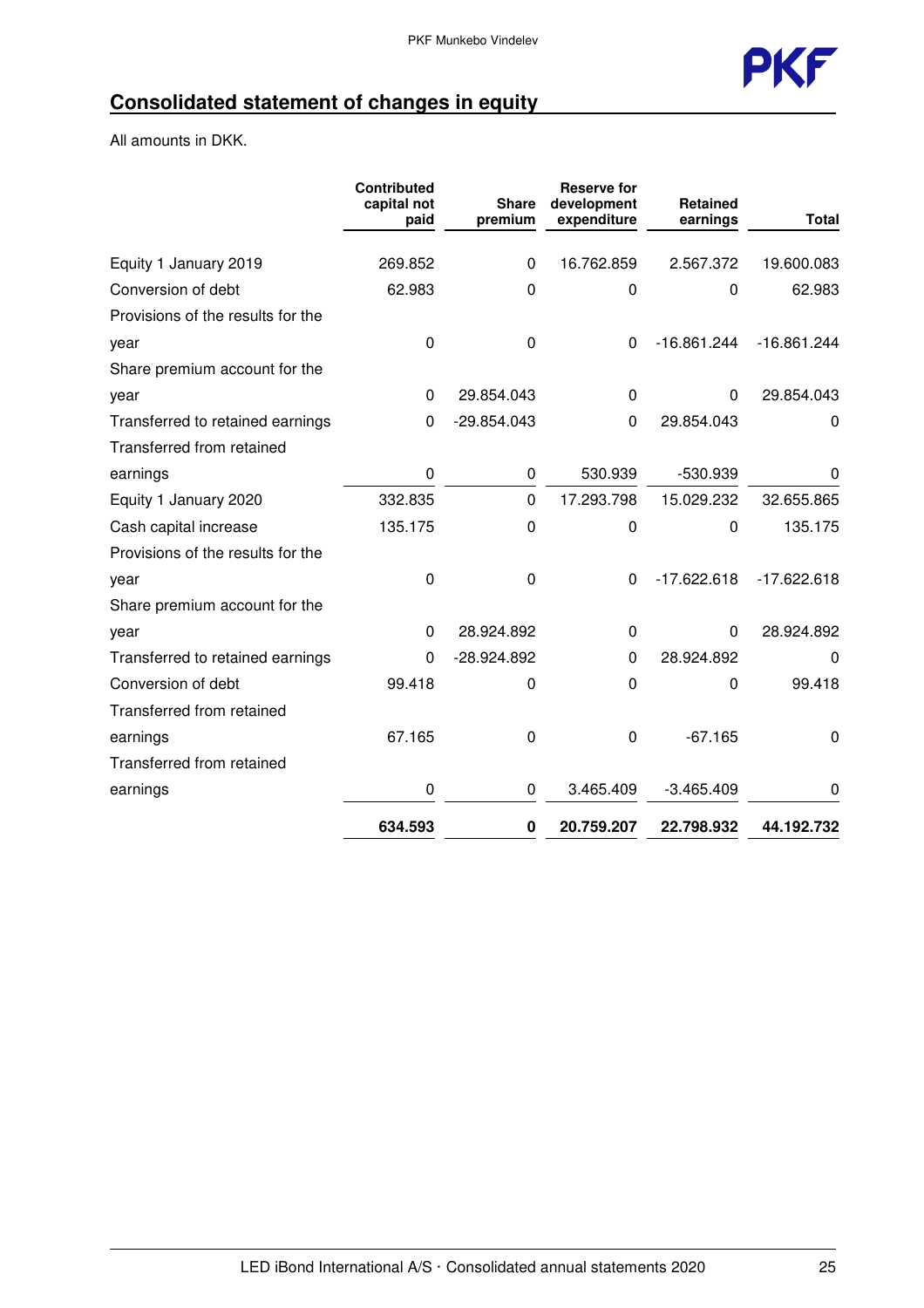

## **Statement of cash flows 1 January - 31 December**

All amounts in thousand DKK.

|      |                                                            | Group     |           |
|------|------------------------------------------------------------|-----------|-----------|
| Note |                                                            | 2020      | 2019      |
|      |                                                            |           |           |
|      | Net loss for the year                                      | $-17.623$ | $-16.861$ |
| 20   | Adjustments                                                | 9.788     | 10.341    |
| 21   | Change in working capital                                  | 544       | 4.660     |
|      | Cash flows from operating activities before net financials | $-7.291$  | $-1.860$  |
|      | Other financial income, received                           | 0         | 27        |
|      | Other financial cost, paid                                 | $-4.460$  | $-988$    |
|      | Cash flows from ordinary activities                        | $-11.751$ | $-2.821$  |
|      | Tax credit received                                        | 2.342     | 2.458     |
|      | Cash flows from operating activities                       | $-9.409$  | $-363$    |
|      | Purchase of intangible assets                              | $-10.083$ | $-9.603$  |
|      | Purchase of property, plant, and equipment                 | $-183$    | $-650$    |
|      | Purchase of fixed asset investments                        | $-888$    | -27       |
|      | Cash flows from investment activities                      | $-11.154$ | $-10.280$ |
|      | Long-term payables incurred                                | 6.150     | 5.000     |
|      | Repayments of long-term payables                           | 0         | $-1.000$  |
|      | Cash capital increase                                      | 17.918    | 0         |
|      | <b>Cash flows from investment activities</b>               | 24.068    | 4.000     |
|      | Change in cash and cash equivalents                        | 3.505     | $-6.643$  |
|      | Cash and cash equivalents at 1 January 2020                | 6.356     | 12.999    |
|      | Cash and cash equivalents at 31 December 2020              | 9.861     | 6.356     |
|      |                                                            |           |           |
|      | Cash and cash equivalents                                  |           |           |
|      | Cash on hand and demand deposits                           | 9.861     | 6.356     |
|      | Cash and cash equivalents at 31 December 2020              | 9.861     | 6.356     |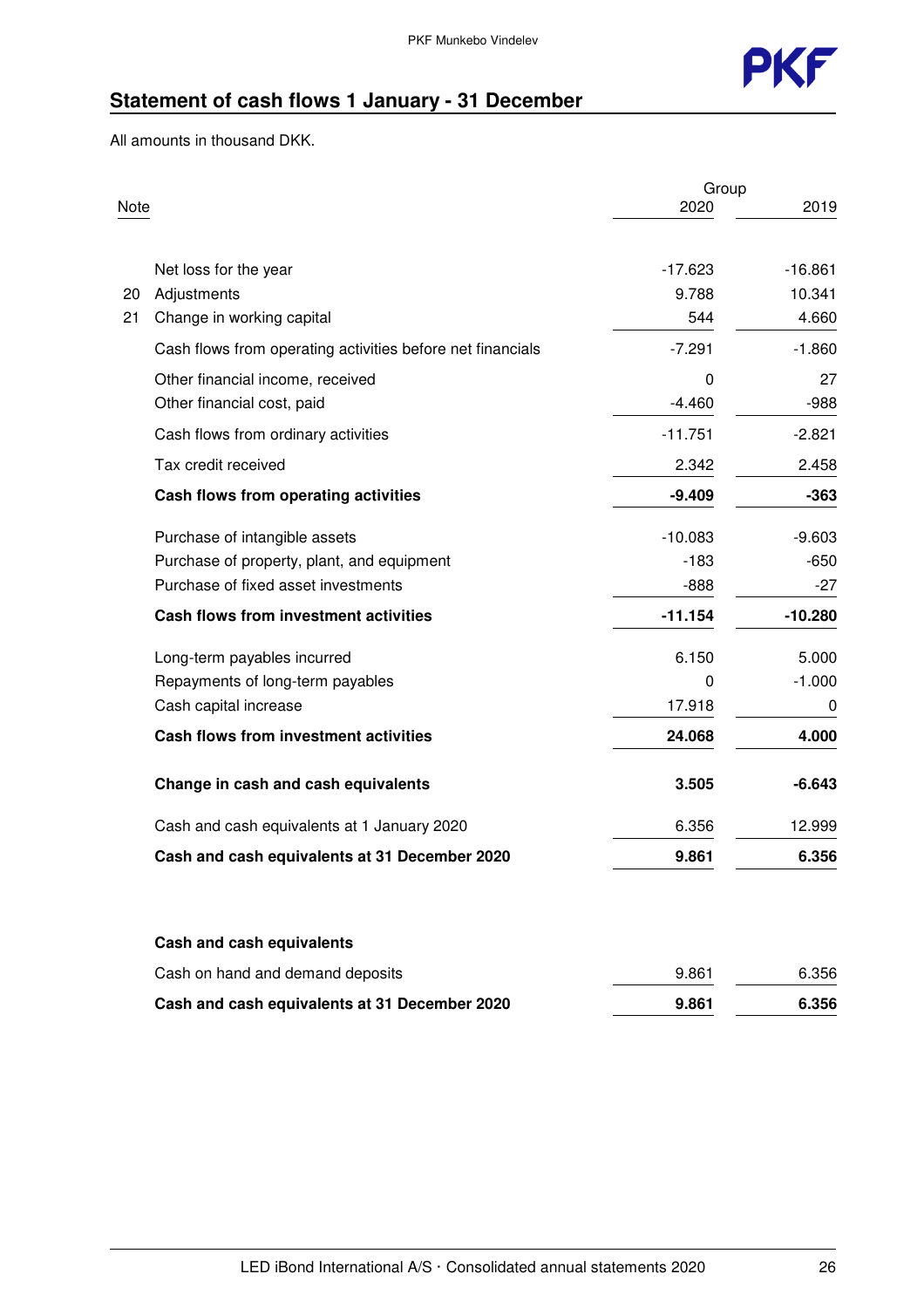All amounts in DKK.

#### **1. Uncertainties concerning recognition and measurement**

In determining the carrying amount of certain of the company's assets, estimates of how future events affect the value are required. Estimates that are material to the financial statements are made, when calculating depreciation and impairment of fixed assets.

The estimates used are based on assumptions that management considers reasonable but which are inherently uncertain and unpredictable. The assumptions may be incomplete or inaccurate and unexpected events or circumstances may occur.

#### **2. Special items**

There are per definition a risk associated with the recognition of development projects and associated acquired rights (licenses). The value of the assets depends on: 1) that the company achieves sufficient success with the development of the technology and subsequent commercialization of the developed technologies, and 2) that the company can obtain the liquidity needed for the final development and commercialization.

The management has chosen to recognize externally incurred project costs as well as internally incurred labour costs as development projects as well as acquired rights (licenses) in the balance sheet. The total value amounts to DKK 26.614.000 respectively and DKK 2.511.000 per 31 December 2020. The value is based on the management's expectations of the project's market potential and is thus linked to uncertainty as the value is dependent on the company's success in commercialization.

|    |                                                 | Group        |              |
|----|-------------------------------------------------|--------------|--------------|
|    |                                                 | 2020         | 2019         |
| 3. | <b>Staff costs</b>                              |              |              |
|    | Salaries and wages                              | 5.222.927    | 5.205.861    |
|    | Pension costs                                   | 881.373      | 882.032      |
|    | Other costs for social security                 | 51.784       | 48.818       |
|    | Other staff costs                               | 106.578      | 279.071      |
|    |                                                 | 6.262.662    | 6.415.782    |
|    | Average number of employees                     | 15           | 14           |
| 4. | Tax on net profit or loss for the year          |              |              |
|    | Tax of the results for the year, parent company | $-2.060.669$ | $-2.341.736$ |
|    | Adjustment for the year of deferred tax         | $-3.669.185$ | $-2.035.610$ |
|    |                                                 | -5.729.854   | -4.377.346   |
|    |                                                 |              |              |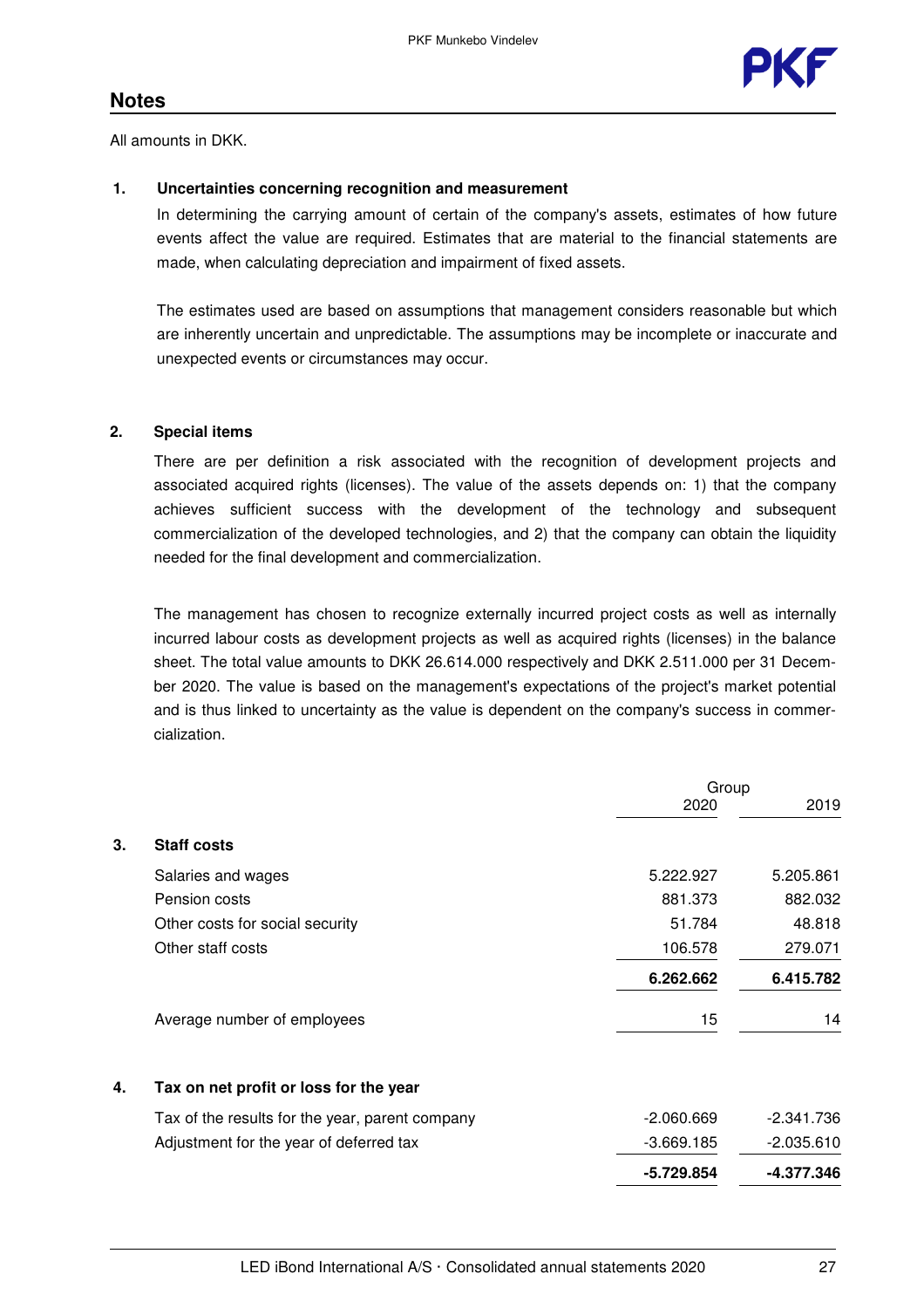

All amounts in DKK.

|    |                                             | Group         |               |
|----|---------------------------------------------|---------------|---------------|
|    |                                             | 31/12 2020    | 31/12 2019    |
| 5. | <b>Completed development projects</b>       |               |               |
|    | Cost 1 January 2020                         | 44.568.041    | 35.551.166    |
|    | Additions during the year                   | 9.366.679     | 9.016.875     |
|    | Cost 31 December 2020                       | 53.934.720    | 44.568.041    |
|    | Amortisation and writedown 1 January 2020   | $-19.312.064$ | $-10.905.975$ |
|    | Amortisation for the year                   | $-8.008.288$  | $-7.413.826$  |
|    | Writedown for the year                      | 0             | $-992.263$    |
|    | Amortisation and writedown 31 December 2020 | -27.320.352   | -19.312.064   |
|    | Carrying amount, 31 December 2020           | 26.614.368    | 25.255.977    |
| 6. | <b>Patents and similar rights</b>           |               |               |
|    | Cost 1 January 2020                         | 2.285.109     | 1.699.358     |
|    | Additions during the year                   | 716.281       | 585.751       |
|    | Cost 31 December 2020                       | 3.001.390     | 2.285.109     |
|    | Amortisation 1 January 2020                 | $-1.699.358$  | $-1.699.358$  |
|    | Amortisation for the year                   | $-117.150$    | 0             |
|    | <b>Amortisation 31 December 2020</b>        | $-1.816.508$  | $-1.699.358$  |
|    | Carrying amount, 31 December 2020           | 1.184.882     | 585.751       |
| 7. | <b>Software</b>                             |               |               |
|    | Cost 1 January 2020                         | 36.725        | 36.725        |
|    | Cost 31 December 2020                       | 36.725        | 36.725        |
|    | Amortisation 1 January 2020                 | $-18.840$     | $-6.656$      |
|    | Amortisation for the year                   | $-12.184$     | $-12.184$     |
|    | <b>Amortisation 31 December 2020</b>        | $-31.024$     | $-18.840$     |
|    | Carrying amount, 31 December 2020           | 5.701         | 17.885        |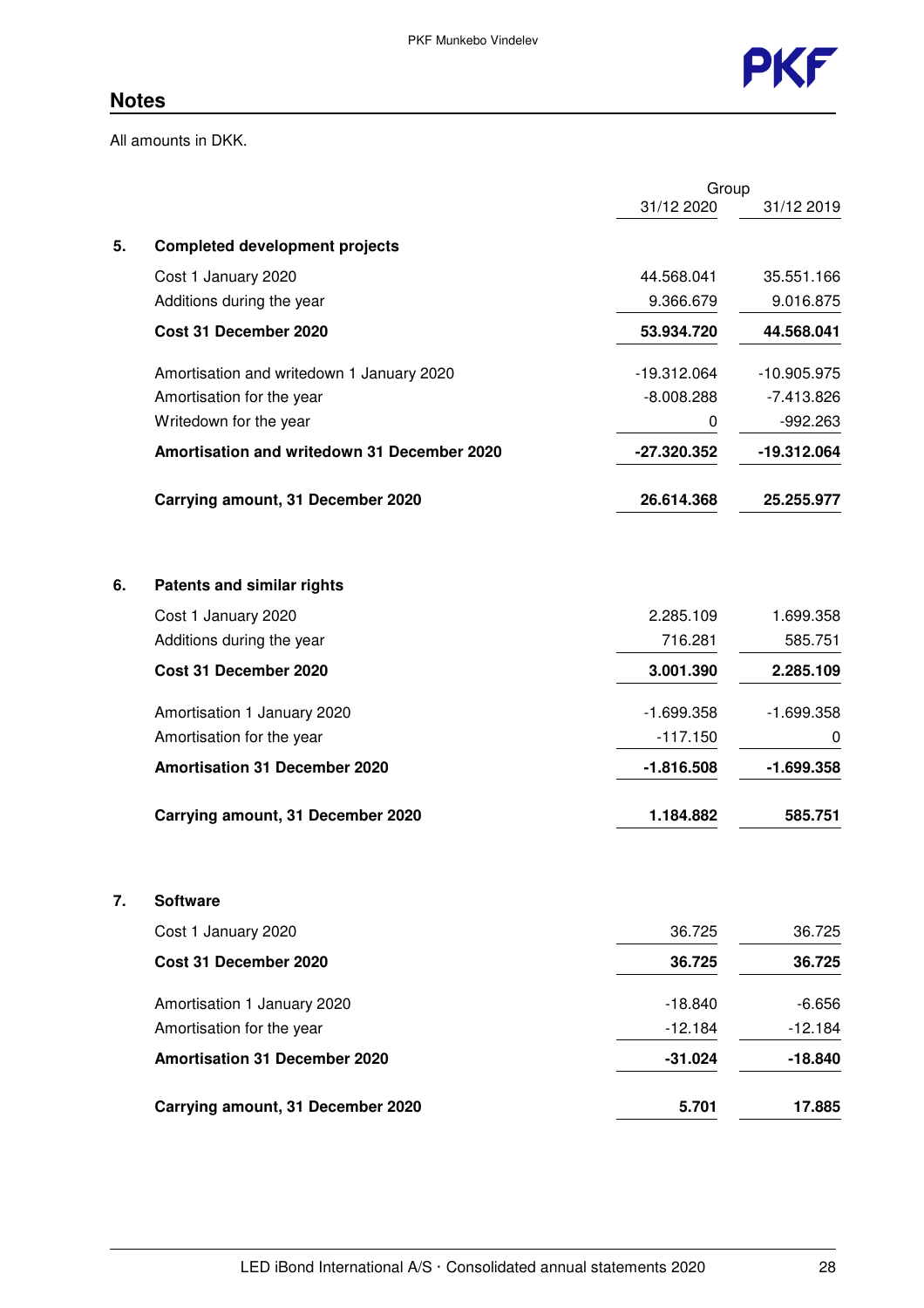

All amounts in DKK.

| Group        |              |
|--------------|--------------|
|              | 31/12 2019   |
|              |              |
| 5.015.803    | 5.015.803    |
| 5.015.803    | 5.015.803    |
| $-2.003.164$ | $-1.501.584$ |
| $-501.580$   | $-501.580$   |
| $-2.504.744$ | $-2.003.164$ |
| 2.511.059    | 3.012.639    |
|              |              |
| 9.669.747    | 9.019.302    |
| 173.905      | 650.445      |
| 9.843.652    | 9.669.747    |
| $-2.078.457$ | $-155.961$   |
| $-1.944.402$ | $-1.922.496$ |
| $-4.022.859$ | $-2.078.457$ |
| 5.820.793    | 7.591.290    |
|              |              |
| 393.034      | 393.034      |
| 393.034      | 393.034      |
| $-277.180$   | $-164.663$   |
| $-108.074$   | $-112.517$   |
| $-385.254$   | $-277.180$   |
| 7.780        | 115.854      |
|              | 31/12 2020   |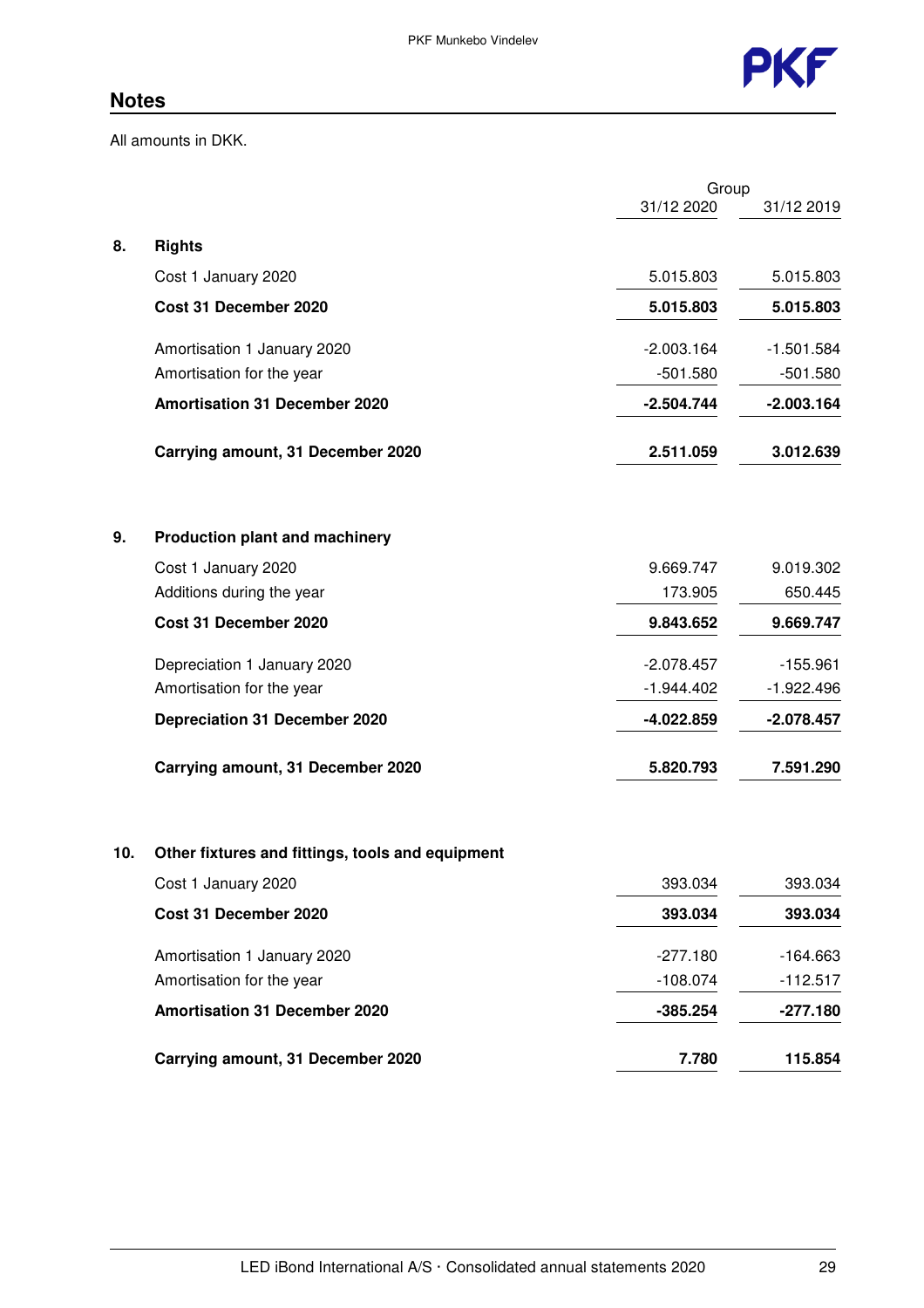

All amounts in DKK.

| Group                                                                                                                                                                                                                                                                                                                                                                                                          |             |
|----------------------------------------------------------------------------------------------------------------------------------------------------------------------------------------------------------------------------------------------------------------------------------------------------------------------------------------------------------------------------------------------------------------|-------------|
| 31/12 2020                                                                                                                                                                                                                                                                                                                                                                                                     | 31/12 2019  |
|                                                                                                                                                                                                                                                                                                                                                                                                                |             |
| 17.649                                                                                                                                                                                                                                                                                                                                                                                                         | 17.649      |
| 8.823                                                                                                                                                                                                                                                                                                                                                                                                          | 0           |
| 26.472                                                                                                                                                                                                                                                                                                                                                                                                         | 17.649      |
| $-6.373$                                                                                                                                                                                                                                                                                                                                                                                                       | -489        |
| $-7.339$                                                                                                                                                                                                                                                                                                                                                                                                       | $-5.884$    |
| $-13.712$                                                                                                                                                                                                                                                                                                                                                                                                      | $-6.373$    |
| 12.760                                                                                                                                                                                                                                                                                                                                                                                                         | 11.276      |
|                                                                                                                                                                                                                                                                                                                                                                                                                |             |
| $\Omega$                                                                                                                                                                                                                                                                                                                                                                                                       | 0           |
| 26.691                                                                                                                                                                                                                                                                                                                                                                                                         | $\mathbf 0$ |
| 26.691                                                                                                                                                                                                                                                                                                                                                                                                         | 0           |
|                                                                                                                                                                                                                                                                                                                                                                                                                |             |
| <b>Decoration of rented premises</b><br>Cost 1 January 2020<br>Additions during the year<br>Cost 31 December 2020<br>Depreciation 1 January 2020<br>Depreciation for the year<br><b>Depreciation 31 December 2020</b><br>Carrying amount, 31 December 2020<br>Equity investments in group enterprises<br>Acquisition sum, opening balance 1 January 2020<br>Additions during the year<br>Cost 31 December 2020 |             |

**Group enterprises:**

|                                   | <b>Domicile</b> | Equity<br>interest |
|-----------------------------------|-----------------|--------------------|
| KBMF IVS in voluntary liquidation | Odsherred       | 100 $%$            |
| LED iBond Spain SL                | Spain           | 100 $%$            |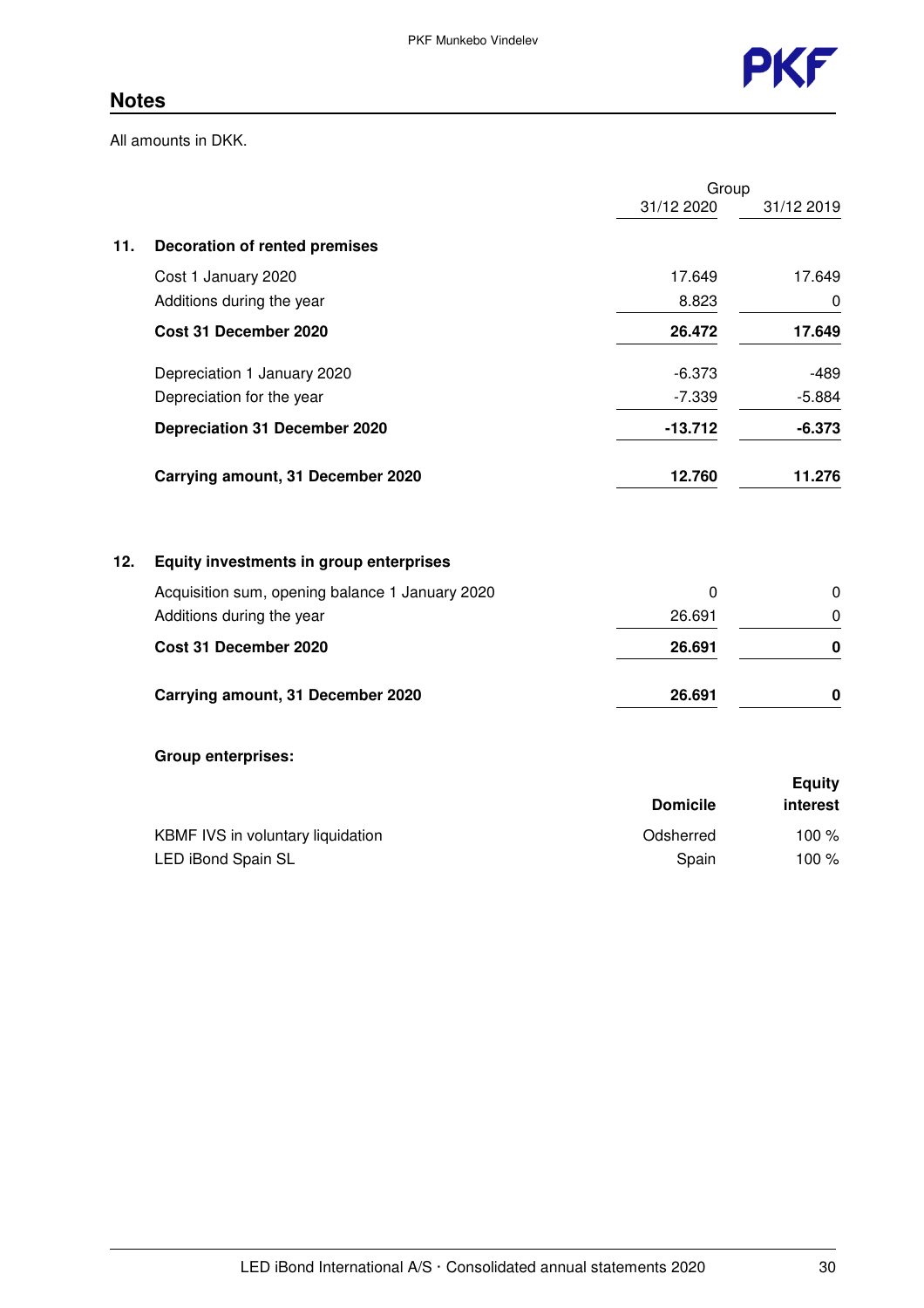

All amounts in DKK.

|     |                                                 | Group      |            |
|-----|-------------------------------------------------|------------|------------|
|     |                                                 | 31/12 2020 | 31/12 2019 |
| 13. | <b>Equity investments in associates</b>         |            |            |
|     | Acquisition sum, opening balance 1 January 2020 | 27.001     |            |
|     | Additions during the year                       | 861.000    | 27.001     |
|     | Disposals during the year                       | $-25.000$  | $-1$       |
|     | Cost 31 December 2020                           | 863,001    | 27.001     |
|     | Carrying amount, 31 December 2020               | 863,001    | 27.001     |

### **Financial highlights for the enterprises according to the latest approved annual reports**

|                                   | <b>Equity</b><br>interest | <b>Equity</b>            | <b>Results for</b><br>the year | Carrying<br>amount.<br><b>LED iBond</b><br>International<br>A/S |
|-----------------------------------|---------------------------|--------------------------|--------------------------------|-----------------------------------------------------------------|
| LED VirusKill A/S, Hørsholm       | 45 %                      | $\overline{\phantom{a}}$ |                                | 611.000                                                         |
| LED Livestock ApS, Odense         | 41 $%$                    | 1.197.993                | $-119.128$                     |                                                                 |
| <b>LED Aviation A/S, Roskilde</b> | 41 $%$                    | $-4.532$                 | $-8.532$                       | 252.000                                                         |
|                                   |                           |                          |                                | 863.001                                                         |

|     |                                   | Group      |            |
|-----|-----------------------------------|------------|------------|
|     |                                   | 31/12 2020 | 31/12 2019 |
| 14. | <b>Deposits</b>                   |            |            |
|     | Cost 1 January 2020               | 225.095    | 186.118    |
|     | Additions during the year         | 42.595     | 38.977     |
|     | Cost 31 December 2020             | 267.690    | 225,095    |
|     | Carrying amount, 31 December 2020 | 267.690    | 225.095    |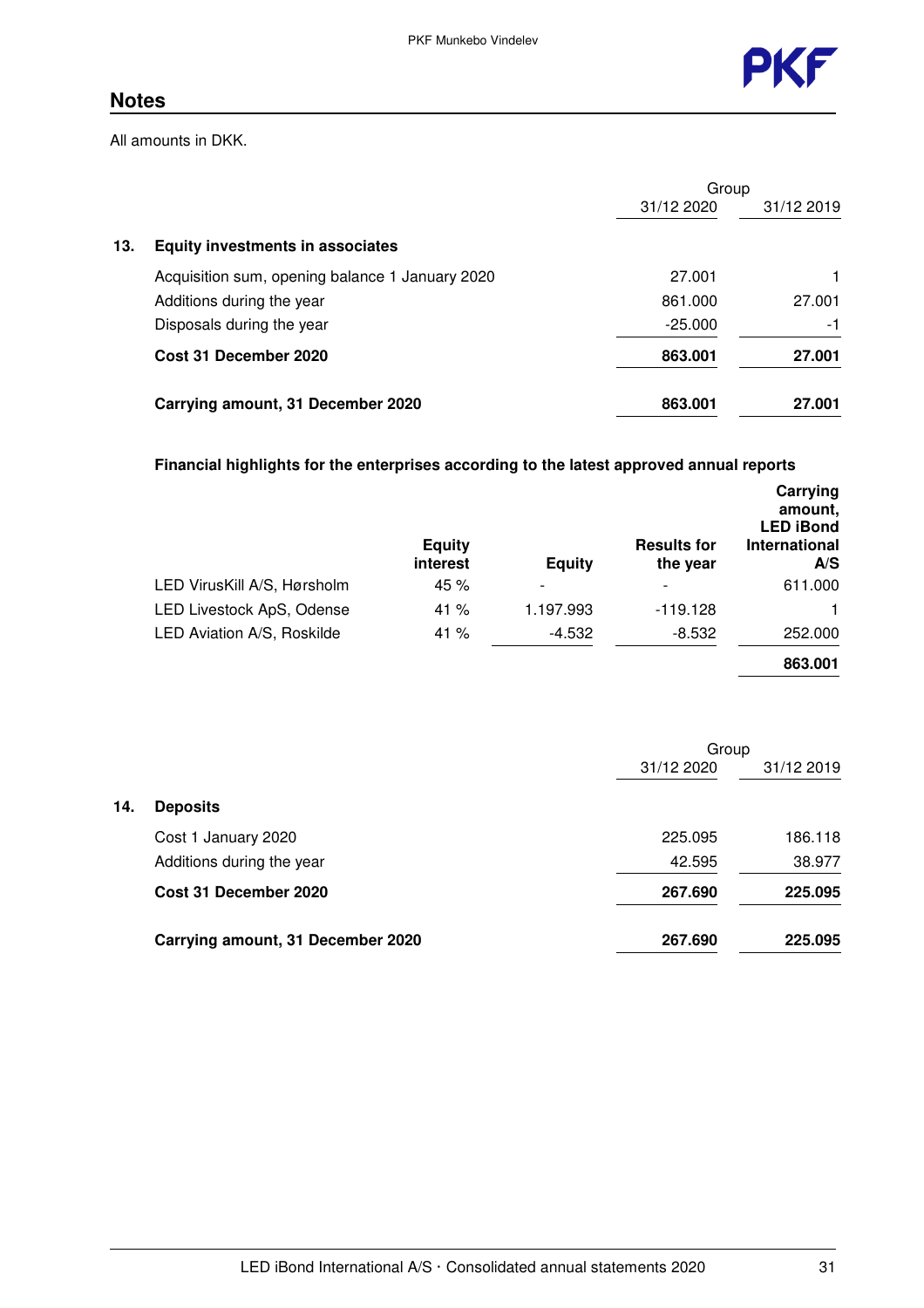

All amounts in DKK.

|                                                  | 31/12 2020   | 31/12 2019   |
|--------------------------------------------------|--------------|--------------|
| Deferred tax assets                              |              |              |
| Deferred tax assets 1 January 2020               | 6.178.980    | 4.143.370    |
| Deferred tax of the results for the year         | 3.669.185    | 2.035.610    |
|                                                  | 9.848.165    | 6.178.980    |
| The following items are subject to deferred tax: |              |              |
| Intangible assets                                | $-6.669.522$ | $-6.346.714$ |
| Tangible fixed assets                            | $-322.460$   | $-454.871$   |
| Losses carried forward from previous years       | 16.840.147   | 12.980.565   |
|                                                  | 9.848.165    | 6.178.980    |
| Income tax receivables                           |              |              |
| Income tax receivables 1 January 2020            | 2.341.735    | 2.457.601    |
| Paid corporate tax concerning last year          | $-2.341.735$ | $-2.457.601$ |
| Calculated corporate tax for the present year    | 2.060.669    | 2.341.735    |
|                                                  | 2.060.669    | 2.341.735    |
|                                                  |              | Group        |

### **17. Liabilities other than provision**

|                 | Total<br>payables<br>31 Dec 2020 | Current<br>portion of<br>long term<br>payables | Long term<br>payables<br>31 Dec 2020 | Outstanding<br>payables<br>after<br>5 years |
|-----------------|----------------------------------|------------------------------------------------|--------------------------------------|---------------------------------------------|
| Group           |                                  |                                                |                                      |                                             |
| Bank debts      | 4.650.000                        | 2.700.000                                      | 1.950.000                            | $\mathbf{0}$                                |
| Loan agreements | 7.295.193                        | 1.818.180                                      | 5.477.013                            | 2.190.000                                   |
| Other payables  | 2.484.710                        | 0                                              | 2.484.710                            | 1.620.153                                   |
|                 | 14.429.903                       | 4.518.180                                      | 9.911.723                            | 3.810.153                                   |